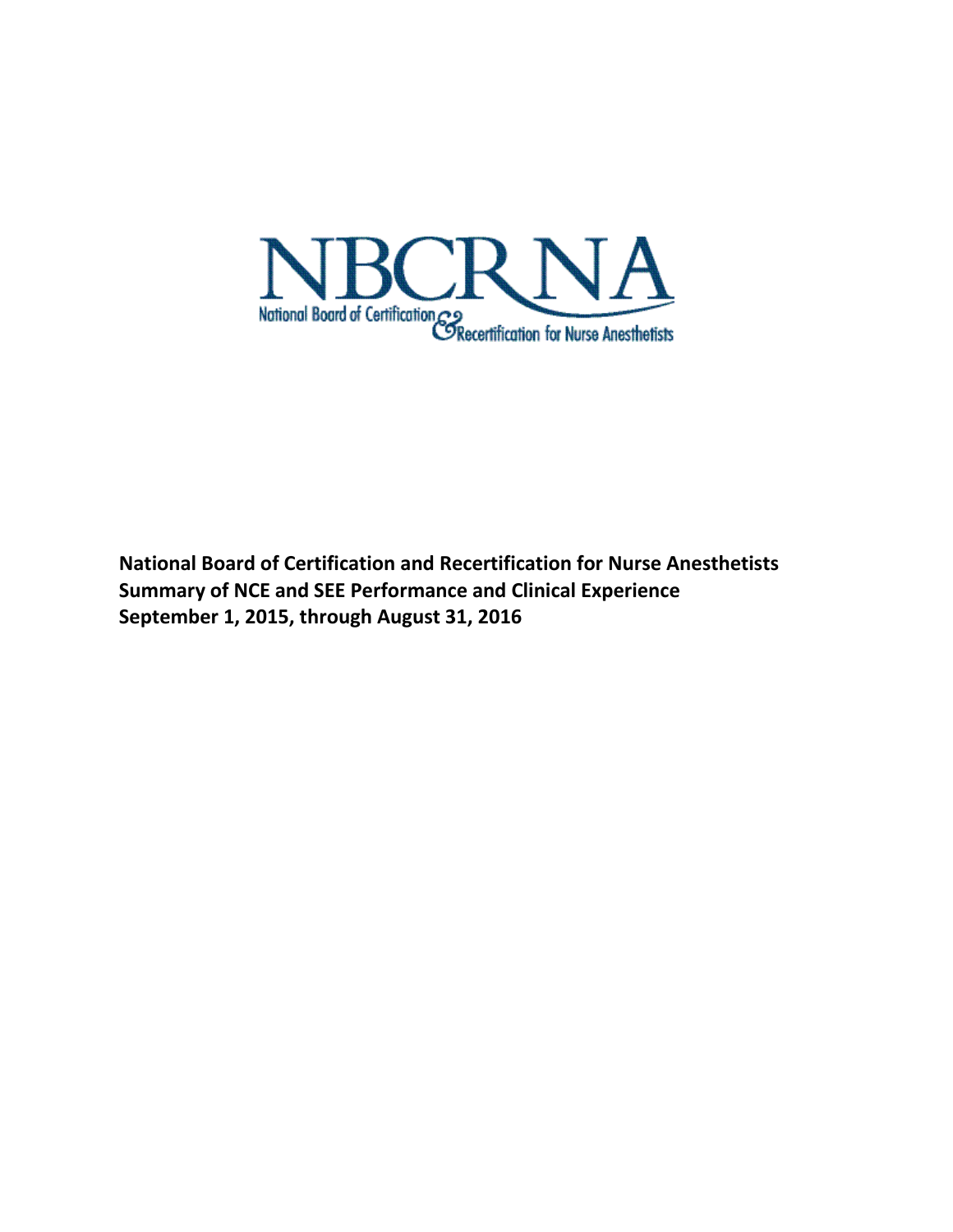# **Table of Contents**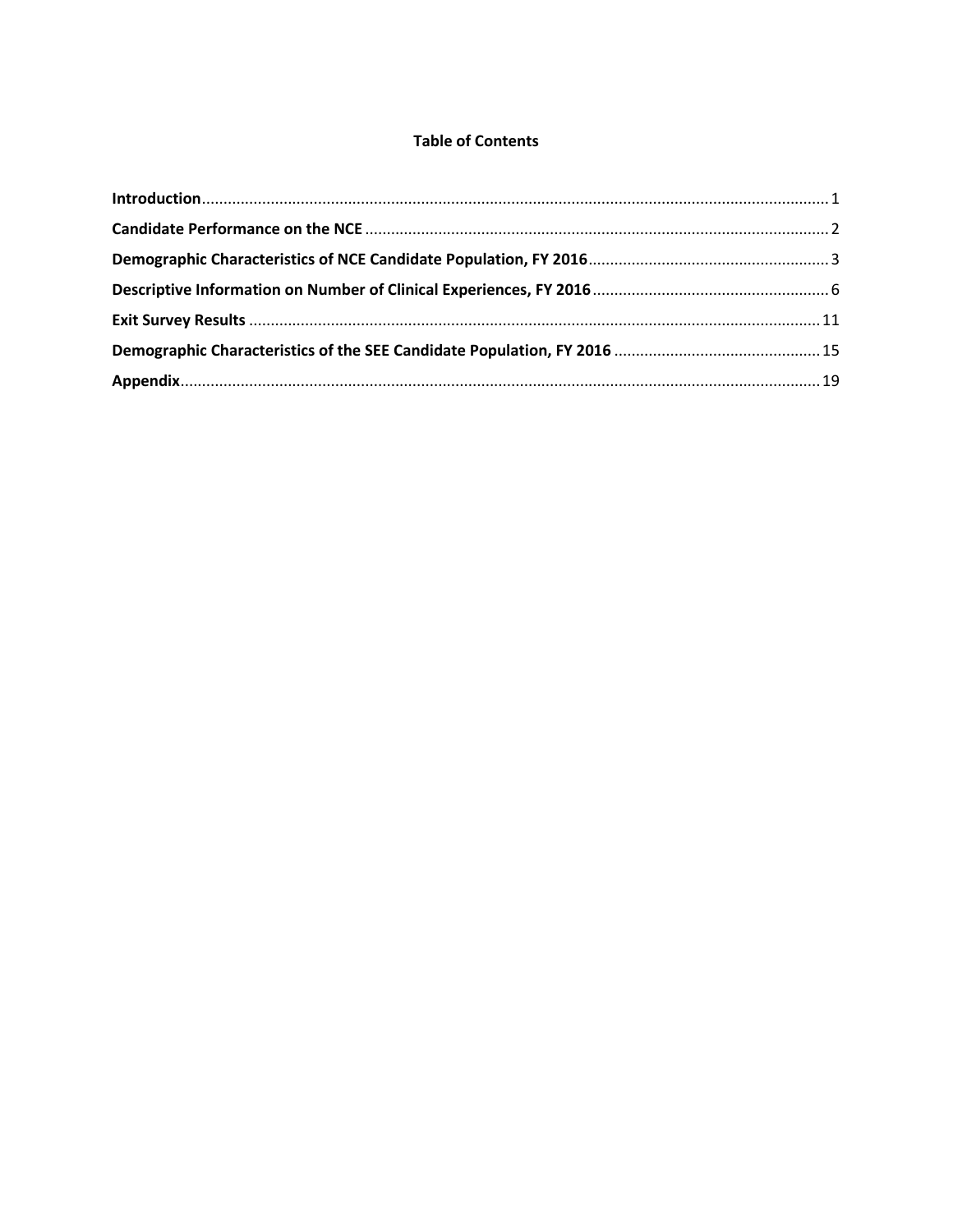### <span id="page-2-0"></span>**Introduction**

This report presents a summary of information on individual performance on the National Certification Examination (NCE) and the Self-Evaluation Examination (SEE) over the time frame of NBCRNA's fiscal year 2016 (FY 2016), September 1, 2015, through August 31, 2016.

Performance on the NCE is summarized first, with pass/fail outcomes presented according to several demographic variables: gender, age, clinical background, and type of graduate degree. Trend data summarizing pass rates over the past five years are also provided in the last column of each table for each demographic as well. Readers will note that there was no change to the NCE passing standard in FY 2016; the last time the passing standard was raised was January 1, 2014.

NCE pass rate summaries are followed by an analysis of candidates' responses on a satisfaction survey administered at the end of the NCE. The survey requested information pertaining to candidates' satisfaction with their registration and test experience. Next, descriptive statistics (e.g., mean, standard deviation) are provided for the number of cases performed in various clinical areas by students of nurse anesthesia educational programs who graduated in FY 2016.

Finally, information about scaled scores for the SEE is presented in the last part of the report, summarizing performance by gender, age, clinical background, type of graduate degree, and year in program. Trend data summarizing the past five years in each demographic sub-group are also provided in the final column of each table.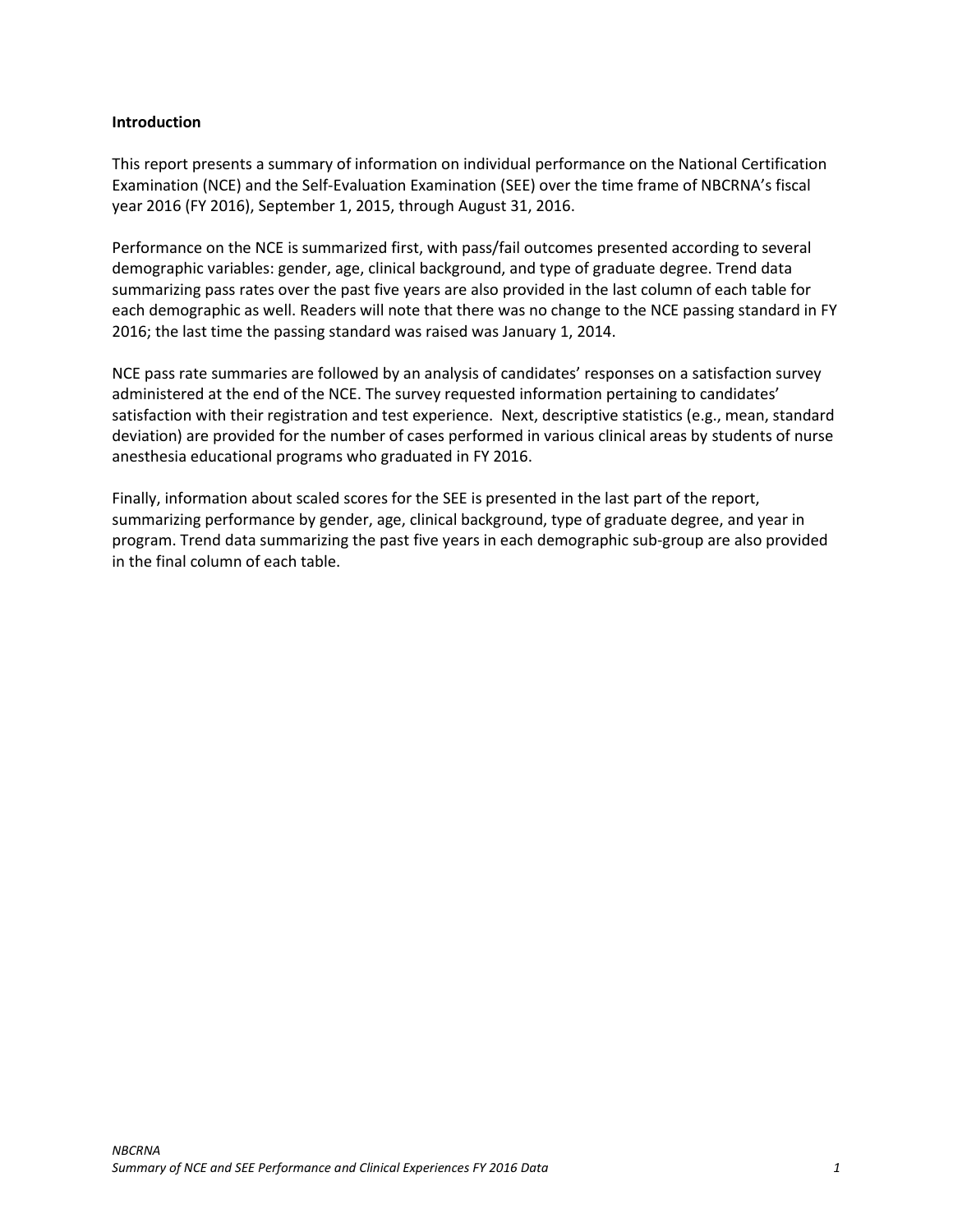### <span id="page-3-0"></span>**Candidate Performance on the NCE**

The information in **Table 1** addresses the performance of candidates on the NCE during the fiscal year reporting period. Pass rates appear separately for first-time and repeat candidates, based on the passing standard that took effect on January 1, 2014. The pass rate for the 2,508 first-time candidates is 84.5%. The pass rate is lower for repeat examinees.

This is comparable to the cumulative first-time pass rate, 86.8%, over the past 5 fiscal years (FY 2011–FY 2016, or September 1, 2011–August 31, 2016, N = 12,339), shown in the final column of **Table 1**. Firsttime examinee pass rates for the NCE, by year since 2008, can be found in **Table A1** in the Appendix of this report. The first-time NCE pass rate was slightly higher before January 1, 2014, when the passing standard was raised.

| <b>First-Time Candidates</b> |              | <b>Frequency</b> | Percent | 5-year Trend % |
|------------------------------|--------------|------------------|---------|----------------|
|                              | Pass         | 2,119            | 84.5%   | 86.8%          |
|                              | Fail         | 389              | 15.5%   | 13.2%          |
|                              | <b>Total</b> | 2,508            | 100.0%  | 100.0%         |
| <b>Repeat Candidates</b>     |              | <b>Frequency</b> | Percent | 5-year Trend % |
|                              | Pass         | 352              | 58.8%   | 63.4%          |
|                              | Fail         | 247              | 41.2%   | 36.6%          |
|                              | <b>Total</b> | 599              | 100.0%  | 100.0%         |

### **Table 1. Pass/Fail Summary for NCE Candidates, FY 2016**

Also, NCE total scores and domain-level information for first-time candidates can be found in **Table A2** of the Appendix.

**Table 2** (next page) shows the distribution of test length and pass/fail status. Only *first-time* candidates are included in Table 2. Of the candidates who passed, the majority (55.1%) were administered 70 items (not including the 30 unscored pretest items). Only 4.3% of NCE candidates failed the test in 70 items. Approximately 20% of the candidates took the maximum test length of 140 items.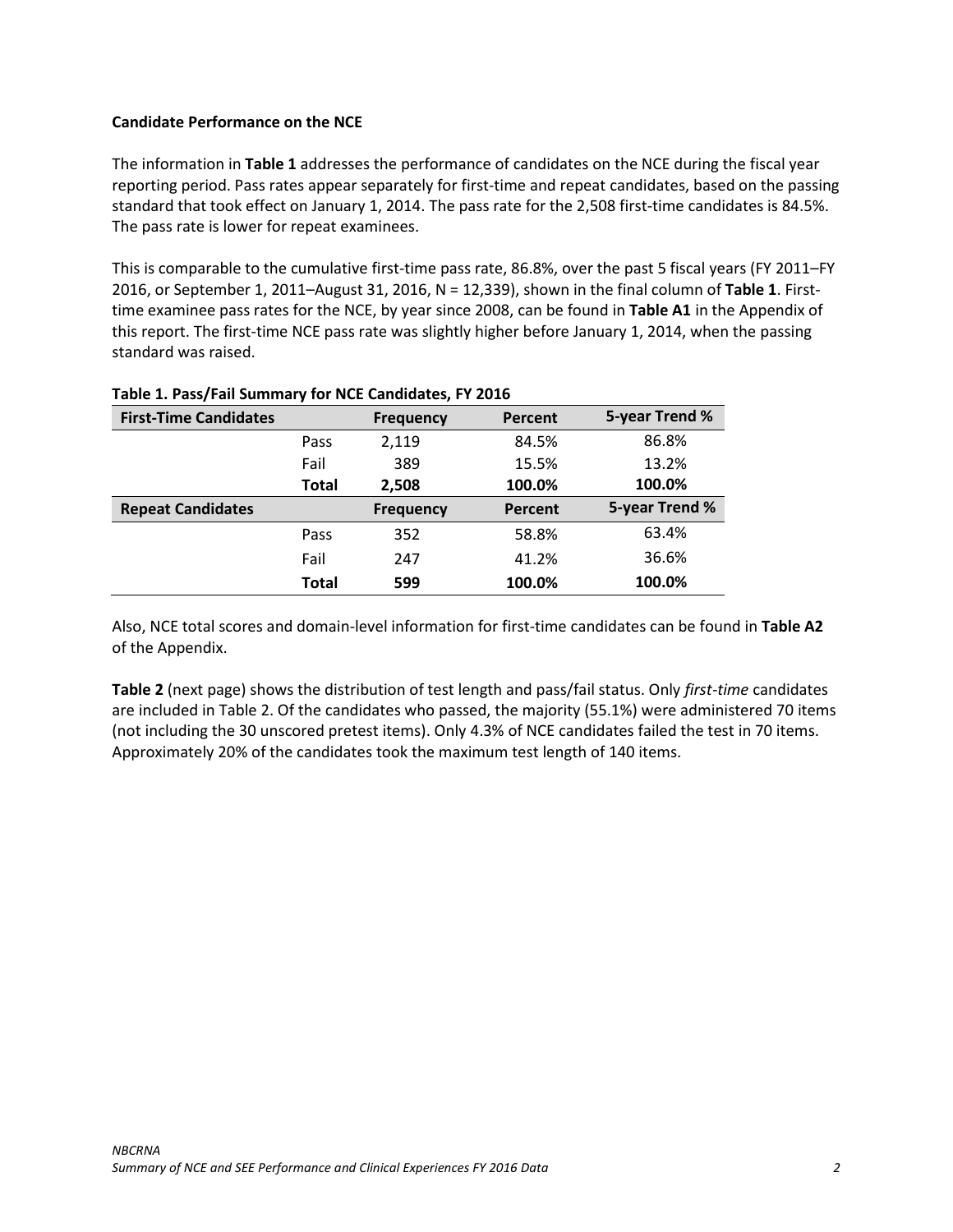|                         | <b>Frequency</b> | Percent | 5-year Trend % |
|-------------------------|------------------|---------|----------------|
| Pass in 70 items        | 1,382            | 55.1%   | 60.6%          |
| Pass in 71 to 139 items | 413              | 16.5%   | 14.8%          |
| Pass in 140 items       | 324              | 12.9%   | 11.4%          |
| Fail in 70 items        | 108              | 4.3%    | 3.5%           |
| Fail in 71 to 139 items | 102              | 4.1%    | 3.5%           |
| Fail in 140 items       | 179              | 7.1%    | 6.2%           |
| <b>Total</b>            | 2,508            | 100.0%  | 100.0%         |

### **Table 2. Pass/Fail Summary by Test Length for First-Time NCE Candidates, FY 2016**

## <span id="page-4-0"></span>**Demographic Characteristics of NCE Candidate Population, FY 2016**

The next several tables present pass rates on the NCE grouped by gender, age, clinical background, and degree earned. Only *first-time* candidates are included in these tables. **Table 3** indicates that 60.6% of the NCE candidates were female and 39.4% were male. The pass rates between males and females were very similar, and this observation is consistent with the five-year trend (final column of Table 3).

|              |       | Pass    | Fail |         | <b>Total</b> |         | 5-year<br><b>Trend</b> |
|--------------|-------|---------|------|---------|--------------|---------|------------------------|
| Gender       | N     | Percent | N    | Percent | N            | Percent | Pass %                 |
| Female       | 1,276 | 84.0%   | 243  | 16.0%   | 1,519        | 100.0%  | 86.1%                  |
| Male         | 843   | 85.2%   | 146  | 14.8%   | 989          | 100.0%  | 88.0%                  |
| <b>Total</b> | 2,119 | 84.5%   | 389  | 15.5%   | 2,508        | 100.0%  | 86.8%                  |

**Table 3. Gender of NCE Candidates, FY 2016**

**Table 4** presents the pass rate by age group. The pass rate decreased as examinee age increased, both for the FY 2016 sample and the five-year trend analysis. Generally speaking, younger students tend to perform better on the NCE. The average age of the FY 2016 *first-time* NCE candidates was 32.1 years.

|              |       | Pass    | Fail |         | <b>Total</b> |         | 5-year Trend |
|--------------|-------|---------|------|---------|--------------|---------|--------------|
| Age          | N     | Percent | N    | Percent | N            | Percent | Pass %       |
| Under 30     | 851   | 90.4%   | 90   | 9.6%    | 941          | 100.0%  | 92.1%        |
| $30 - 35$    | 894   | 84.3%   | 167  | 15.7%   | 1,061        | 100.0%  | 86.7%        |
| 36-39        | 217   | 81.0%   | 51   | 19.0%   | 268          | 100.0%  | 81.7%        |
| 40 or more   | 157   | 66.0%   | 81   | 34.0%   | 238          | 100.0%  | 75.6%        |
| <b>Total</b> | 2,119 | 84.5%   | 389  | 15.5%   | 2,508        | 100.0%  | 86.8%        |

### **Table 4. Age of NCE Candidates, FY 2016**

**Table 5** displays pass rates for candidates' clinical background. Over one-third of the candidates reported their clinical background as ICU/CCU (35.8%). Pass rate comparisons between different clinical settings (Table 5) should be made with caution because some subgroups for the FY 2016 data feature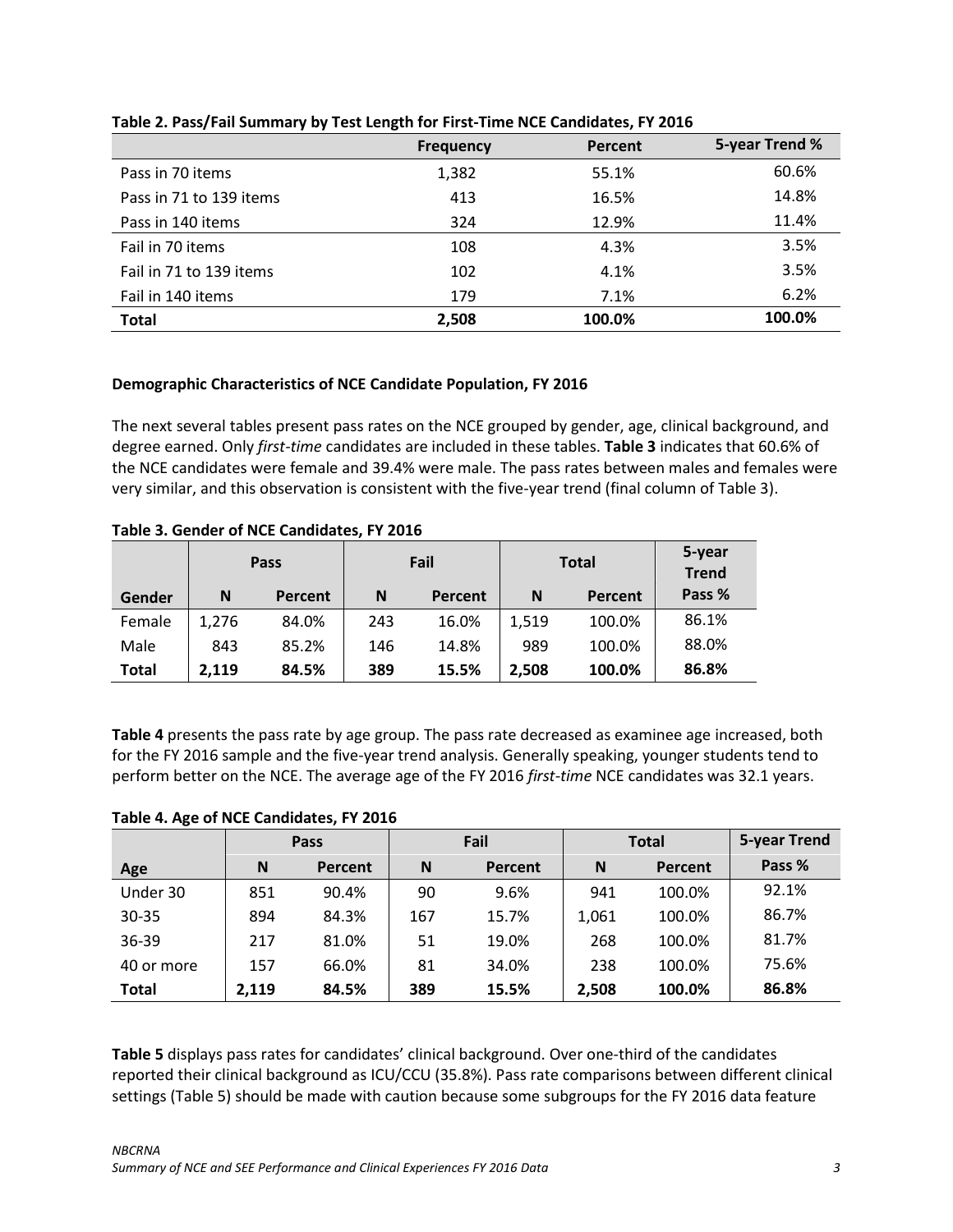small sample sizes. Also, the clinical background categories tend not to be mutually exclusive. While examinees report their clinical background as discrete categories, actual experience may be more diverse and complex (e.g. SICU in some facilities may include CVICU patients, and many other permutations).

When comparing pass rates across clinical background subgroups, readers are advised to refer to the 5 year trend column of Table 5. The pass rates in this column are more reliable for comparisons because they are based on a much larger sample. For instance, over the past five years, first-time NCE examinees coming out of PICU, NEURO ICU, and SICU clinical backgrounds appear to exhibit the highest rates of success on the NCE, respectively.

| <b>Clinical</b>   | Pass  |         | Fail      |         |       | <b>Total</b> | <b>5-year Trend</b> |
|-------------------|-------|---------|-----------|---------|-------|--------------|---------------------|
| <b>Background</b> | N     | Percent | ${\sf N}$ | Percent | N     | Percent      | Pass %              |
| CCU               | 202   | 87.1%   | 30        | 12.9%   | 232   | 100.0%       | 87.3%               |
| ER                | 73    | 83.9%   | 14        | 16.1%   | 87    | 100.0%       | 83.8%               |
| ICU/CCU           | 754   | 84.0%   | 144       | 16.0%   | 898   | 100.0%       | 86.4%               |
| <b>MICU</b>       | 249   | 87.7%   | 35        | 12.3%   | 284   | 100.0%       | 88.1%               |
| <b>NEURO ICU</b>  | 146   | 85.4%   | 25        | 14.6%   | 171   | 100.0%       | 88.5%               |
| <b>NICU</b>       | 21    | 65.6%   | 11        | 34.4%   | 32    | 100.0%       | 80.2%               |
| <b>OR</b>         | 6     | 60.0%   | 4         | 40.0%   | 10    | 100.0%       | 82.4%               |
| <b>PACU</b>       | 21    | 80.8%   | 5         | 19.2%   | 26    | 100.0%       | 84.1%               |
| PICU              | 62    | 80.5%   | 15        | 19.5%   | 77    | 100.0%       | 89.7%               |
| SICU              | 283   | 87.3%   | 41        | 12.7%   | 324   | 100.0%       | 88.4%               |
| Trauma ICU        | 150   | 82.9%   | 31        | 17.1%   | 181   | 100.0%       | 85.5%               |
| Other             | 152   | 81.7%   | 34        | 18.3%   | 186   | 100.0%       | 84.7%               |
| <b>Total</b>      | 2,119 | 84.5%   | 389       | 15.5%   | 2,508 | 100.0%       | 86.8%               |

#### **Table 5. Clinical Background of NCE Candidates, FY 2016**

**Table 6** displays pass rates by degree attained. Just under one-third (33.6%) of the FY 2016 passing firsttime NCE examinees attained the MSN degree. Pass rate comparisons between different degrees (Table 6) should be made with caution because some demographic subgroups feature small sample sizes.

When comparing pass rates across clinical background subgroups, readers are advised to refer to the five-year trend column of Table 6. For instance, over the past five years, first-time NCE examinees coming out of MSN programs appear to exhibit the highest rates of success on the NCE.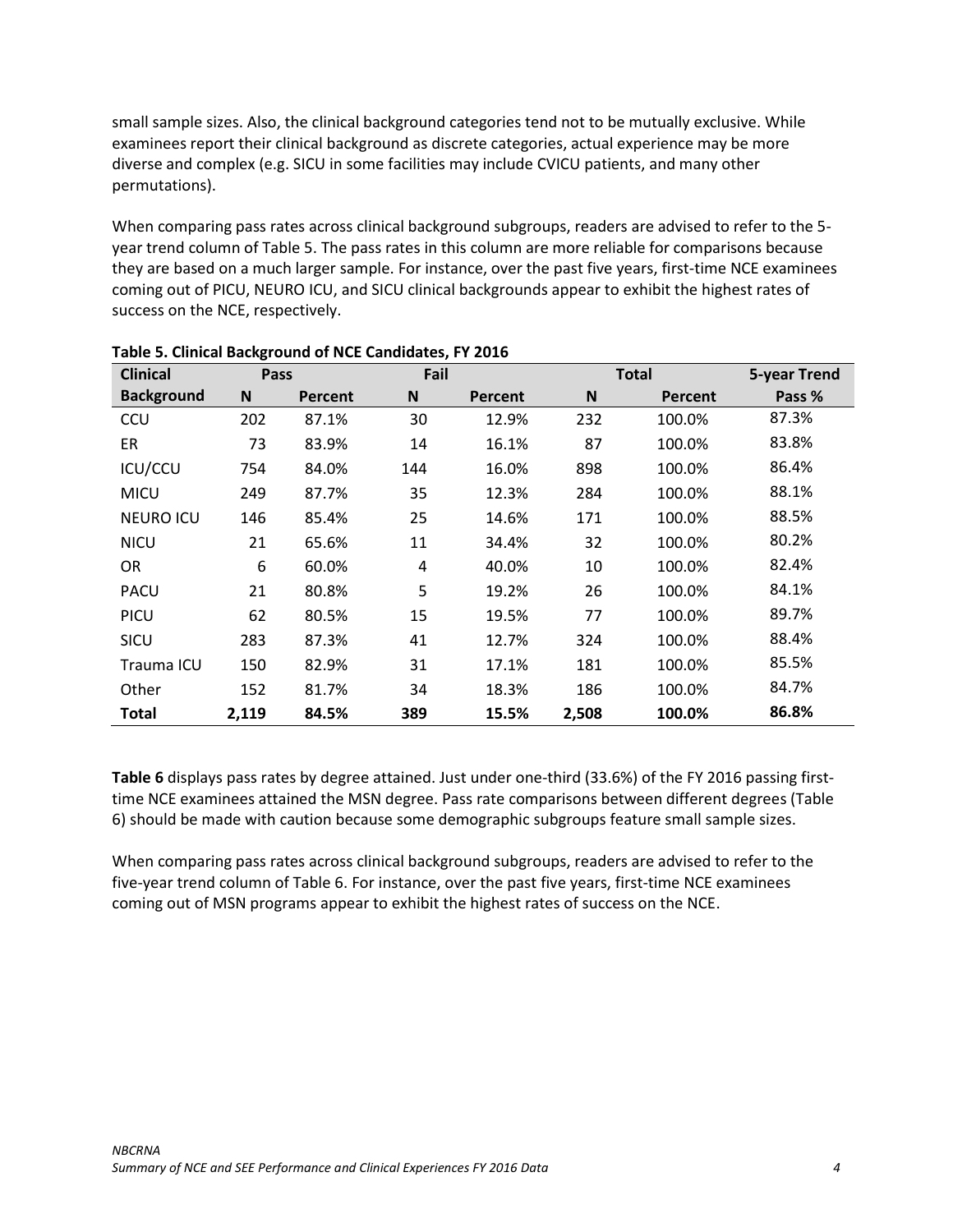| <b>Degree Upon</b>         | <b>Pass</b> |         | Fail |         | <b>Total</b> |         | <b>5-year Trend</b> |
|----------------------------|-------------|---------|------|---------|--------------|---------|---------------------|
| <b>Completion</b>          | N           | Percent | N    | Percent | N            | Percent | Pass %              |
| <b>MS Nursing Major</b>    | 712         | 85.9%   | 117  | 14.1%   | 829          | 100.0%  | 87.8%               |
| <b>MS Nurse Anesthesia</b> | 769         | 83.4%   | 153  | 16.6%   | 922          | 100.0%  | 86.3%               |
| <b>Other Masters</b>       | 365         | 89.0%   | 45   | 11.0%   | 410          | 100.0%  | 86.9%               |
| Post Masters Certificate   | 4           | 57.1%   | 3    | 42.9%   | 7            | 100.0%  | 79.0%               |
| Doctoral Degree            | 269         | 79.1%   | 71   | 20.9%   | 340          | 100.0%  | 82.6%               |
| <b>Total</b>               | 2.119       | 84.5%   | 389  | 15.0%   | 2,508        | 100.0%  | 86.8%               |

**Table 6. Types of Graduate Degrees Reported by NCE Candidates, FY 2016**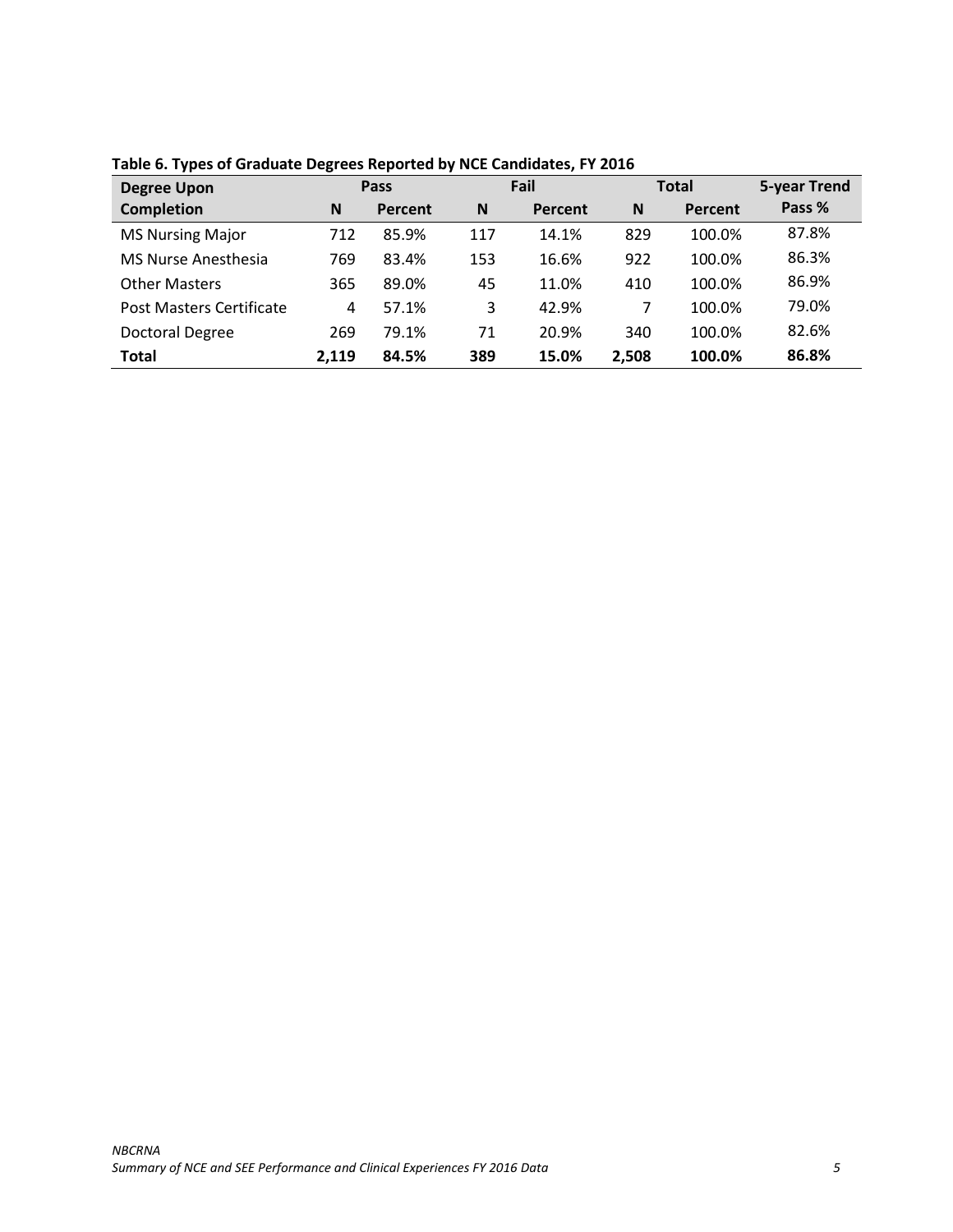### <span id="page-7-0"></span>**Descriptive Information on Number of Clinical Experiences, FY 2016**

The tables in this section report data collected about the number of anesthesia cases performed in clinical areas, as submitted by program directors to the NBCRNA for individuals completing nurse anesthesia programs in the reporting period. These data reflect records of clinical experiences submitted for individuals with a graduation date in the fiscal year reporting period, and not the sample of NCE candidates during this time frame. As a result, sample sizes presented in this section will not equal the number of first-time NCE candidates as reported in Tables 1 through 6. Tables 7 through 17 represent frequency distributions for each specific area.

The columns are the same in **Tables 7 through 17**, presenting the following information:

- The first column contains the clinical area in which cases were performed.
- The *N* column represents the number of records submitted in the reporting period.
- The *Number of Cases Required* column indicates the minimum number of cases that must be completed by an applicant in order for the applicant to be deemed eligible to take the NCE. If a minimum number of cases is not required, a "0" is entered in this column. Please refer to the Appendix for a copy of the "Record of Clinical Experience," which documents the required number of cases in each clinical area.
- The *Mean* column indicates the average number of cases reported on the FY 2016 records.
- The *Standard Deviation* column describes the dispersion in the number of cases reported on the FY 2016 records.
- The *Median* column indicates the median number of cases (50<sup>th</sup> percentile) reported on the records in the reporting period. Half the records contained values higher than this number, and half contained a value below this number.
- The *Minimum* column indicates the smallest number of cases reported on the FY 2016 records.

|                                  |       | Number of             |             | <b>Standard</b>  |               |                |
|----------------------------------|-------|-----------------------|-------------|------------------|---------------|----------------|
| Area                             | N     | <b>Cases Required</b> | <b>Mean</b> | <b>Deviation</b> | <b>Median</b> | <b>Minimum</b> |
| <b>Total Number of Cases</b>     | 2.476 | 550                   | 859.2       | 156.9            | 834           | 550            |
| <b>Total Hours of Anesthesia</b> | 2.476 | 0                     | 1,683.9     | 351.8            | 1.639         | 951            |
| <b>Total Clinical Hours</b>      | 2.476 | 0                     | 2,604.1     | 454.1            | 2.578         | 242            |

### **Table 7. Sections I, II and III: Clinical Experience**

#### **Table 8. Section IV: Patient Physical Status**

|                |       | <b>Number of</b>      |             |                  |               |                |
|----------------|-------|-----------------------|-------------|------------------|---------------|----------------|
|                |       | <b>Cases Required</b> |             | <b>Standard</b>  |               |                |
| Area           | N     | [Preferred]           | <b>Mean</b> | <b>Deviation</b> | <b>Median</b> | <b>Minimum</b> |
| Class I        | 2,476 | 0                     | 93.6        | 44.0             | 85            | 10             |
| Class II       | 2,476 | 0                     | 379.1       | 101.1            | 365           | 100            |
| Class III & IV | 2,476 | 100                   | 390.8       | 113.4            | 383           | 100            |
| Class V        | 2,476 | 0                     | 3.4         | 3.8              |               | 0              |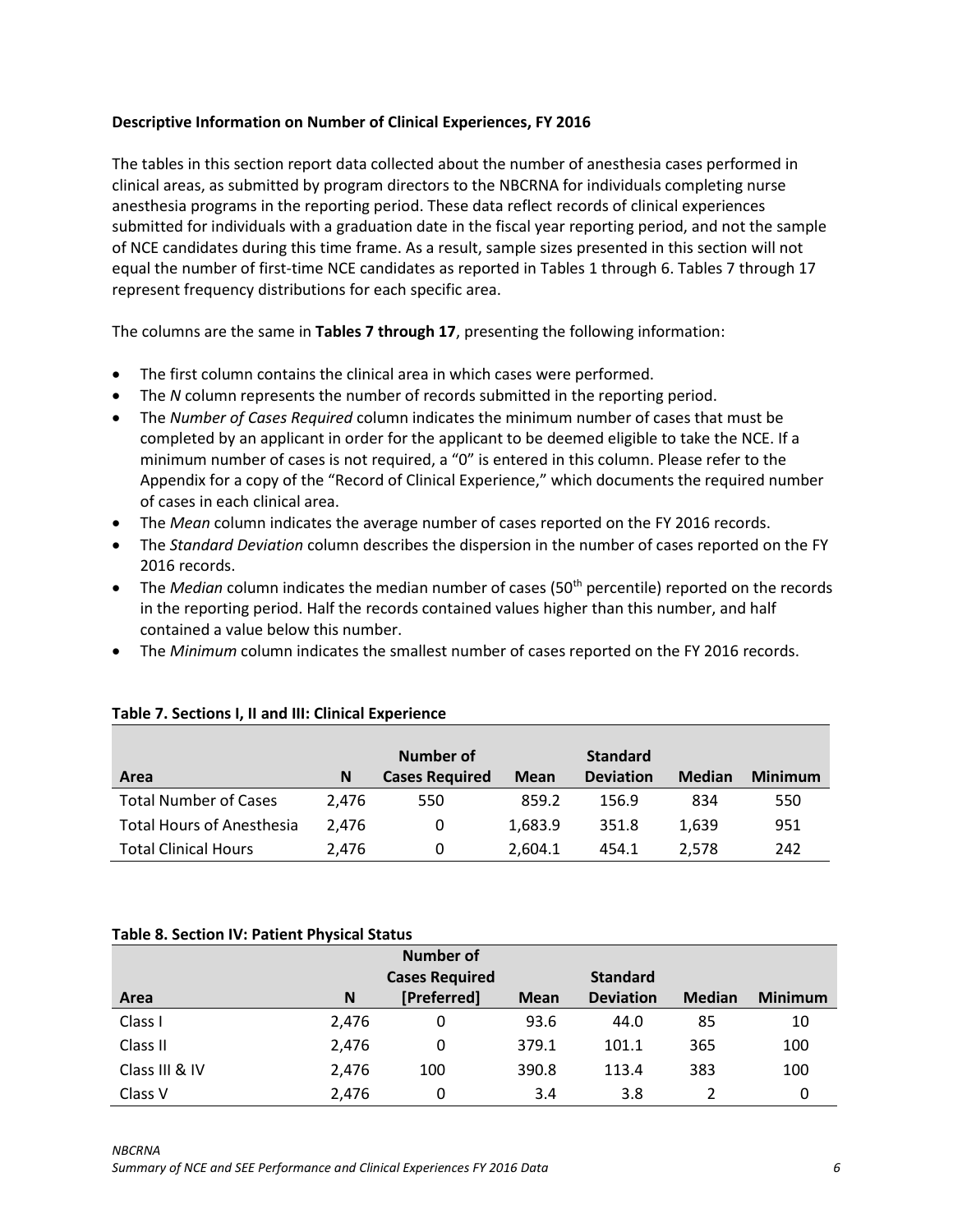# **Table 9. Section V: Special Cases**

|                               |       | <b>Number of Cases</b> |             | <b>Standard</b>  |               |                |
|-------------------------------|-------|------------------------|-------------|------------------|---------------|----------------|
| Area                          | N     | <b>Required</b>        | <b>Mean</b> | <b>Deviation</b> | <b>Median</b> | <b>Minimum</b> |
| Geriatric, 65+ years          | 2,476 | 50                     | 230.2       | 78.2             | 219           | 55             |
| Pediatric, 2-12 years         | 2,476 | 25                     | 71.5        | 35.9             | 64            | 25             |
| Pediatric, under 2 years      | 2,476 | 10                     | 23.0        | 12.4             | 20            | 10             |
| Neonatal, under 4 weeks       | 2,476 | 0                      | 1.7         | 2.3              | 1             | 0              |
| Trauma/Emergency              | 2,476 | 30                     | 58.6        | 25.0             | 53            | 30             |
| Ambulatory/Outpatient         | 2,476 | 100                    | 426.3       | 173.2            | 404           | 100            |
| <b>Obstetrical Mgmt Total</b> | 2,476 | 30                     | 71.8        | 38.8             | 61            | 30             |
| <b>Obstetr Mgmt Cesarean</b>  | 2,476 | 10                     | 33.4        | 18.1             | 29.5          | 10             |
| Obstetr Mgmt Analgesia        | 2,476 | 10                     | 40.0        | 27.8             | 32            | 10             |

# **Table 10. Section VI: Position Categories**

|           |       | <b>Number of Cases</b> |             | <b>Standard</b>  |               |                |
|-----------|-------|------------------------|-------------|------------------|---------------|----------------|
| Area      | N     | <b>Required</b>        | <b>Mean</b> | <b>Deviation</b> | <b>Median</b> | <b>Minimum</b> |
| Prone     | 2,476 | 20                     | 53.3        | 26.1             | 48            | 20             |
| Lithotomy | 2.476 | 25                     | 86.2        | 31.8             | 82            | 25             |
| Lateral   | 2,476 | 5                      | 84.3        | 52.9             | 70            | 6              |
| Sitting   | 2.476 |                        | 25.5        | 21.3             | 19            |                |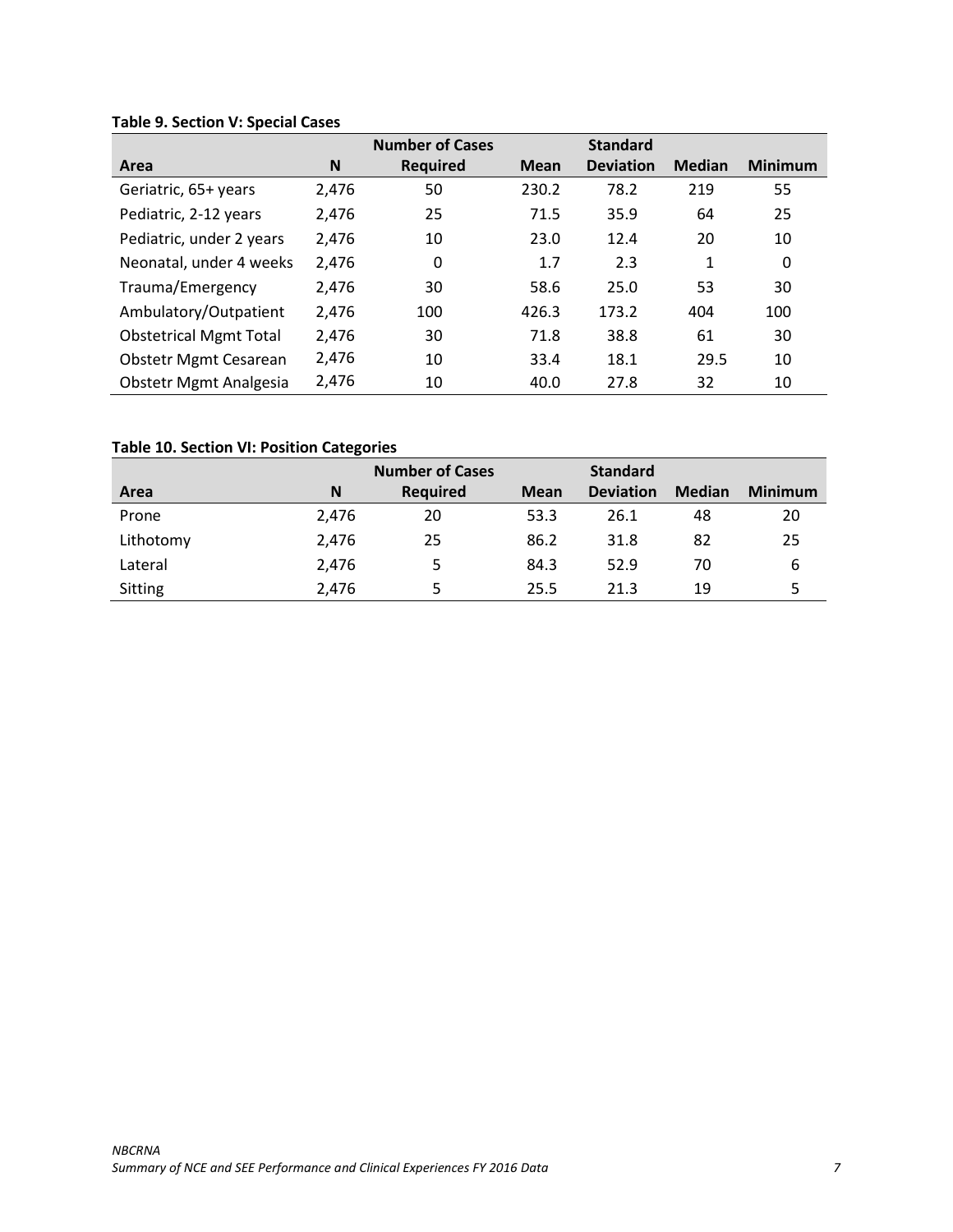|                                  |       | <b>Number of</b>      |             | <b>Standard</b>  |               |                |
|----------------------------------|-------|-----------------------|-------------|------------------|---------------|----------------|
| Area                             | N     | <b>Cases Required</b> | <b>Mean</b> | <b>Deviation</b> | <b>Median</b> | <b>Minimum</b> |
| Intra-abdominal                  | 2,476 | 75                    | 181.0       | 60.9             | 169           | 76             |
| Extrathoracic                    | 2,476 | 15                    | 33.6        | 14.2             | 31            | 15             |
| Extremities                      | 2,476 | 50                    | 175.7       | 65.8             | 167           | 50             |
| Perineal                         | 2,476 | 15                    | 98.7        | 46.3             | 89            | 16             |
| Head, Extracranial               | 2,476 | 15                    | 67.3        | 32.8             | 62            | 15             |
| Head, Intracranial               | 2,476 | 5                     | 14.2        | 7.9              | 12            | 5              |
| Head, Oropharyngeal              | 2,476 | 20                    | 87.6        | 49.2             | 77            | 20             |
| Intrathoracic                    | 2,476 | 15                    | 36.2        | 15.7             | 33            | 15             |
| Heart                            | 2,476 | 5                     | 19.1        | 10.7             | 17            | 5              |
| Heart, Intrathoracic with CPB    | 2,476 | 0                     | 11.9        | 9.1              | 11            | 0              |
| Heart, Intrathoracic without CPB | 2,476 | 0                     | 3.8         | 5.0              | 2             | 0              |
| Lung                             | 2,476 | 5                     | 10.8        | 5.5              | 9             | 5              |
| Intrathoracic, Other             | 2,476 | 0                     | 3.0         | 5.2              | $\Omega$      | 0              |
| <b>Neck</b>                      | 2,476 | 5                     | 23.1        | 10.4             | 21            | 5              |
| Neuroskeletal                    | 2,476 | 20                    | 45.7        | 24.7             | 40            | 20             |
| Vascular                         | 2,476 | 10                    | 37.2        | 17.5             | 34            | 10             |
| Other                            | 2,476 | 0                     | 12.7        | 41.3             | 0             | 0              |

# **Table 11. Section VII: Anatomical Categories**

# **Table 12. Section VIII: Pharmacological Agents**

|                                      |       | <b>Number</b>   |             |                  |               |                |
|--------------------------------------|-------|-----------------|-------------|------------------|---------------|----------------|
|                                      |       | of Cases        |             | <b>Standard</b>  |               |                |
| Area                                 | N     | <b>Required</b> | <b>Mean</b> | <b>Deviation</b> | <b>Median</b> | <b>Minimum</b> |
| <b>Inhalation Agents</b>             | 2.476 | 200             | 587.1       | 131.4            | 573.5         | 206            |
| <b>Intravenous Induction Agents</b>  | 2.476 | 200             | 688.9       | 178.3            | 672           | 244            |
| Intravenous Agents, Muscle Relaxants | 2.476 | 200             | 448.8       | 112.7            | 429           | 205            |
| Intravenous Agents, Opioids          | 2.476 | 200             | 712.5       | 195.7            | 697           | 200            |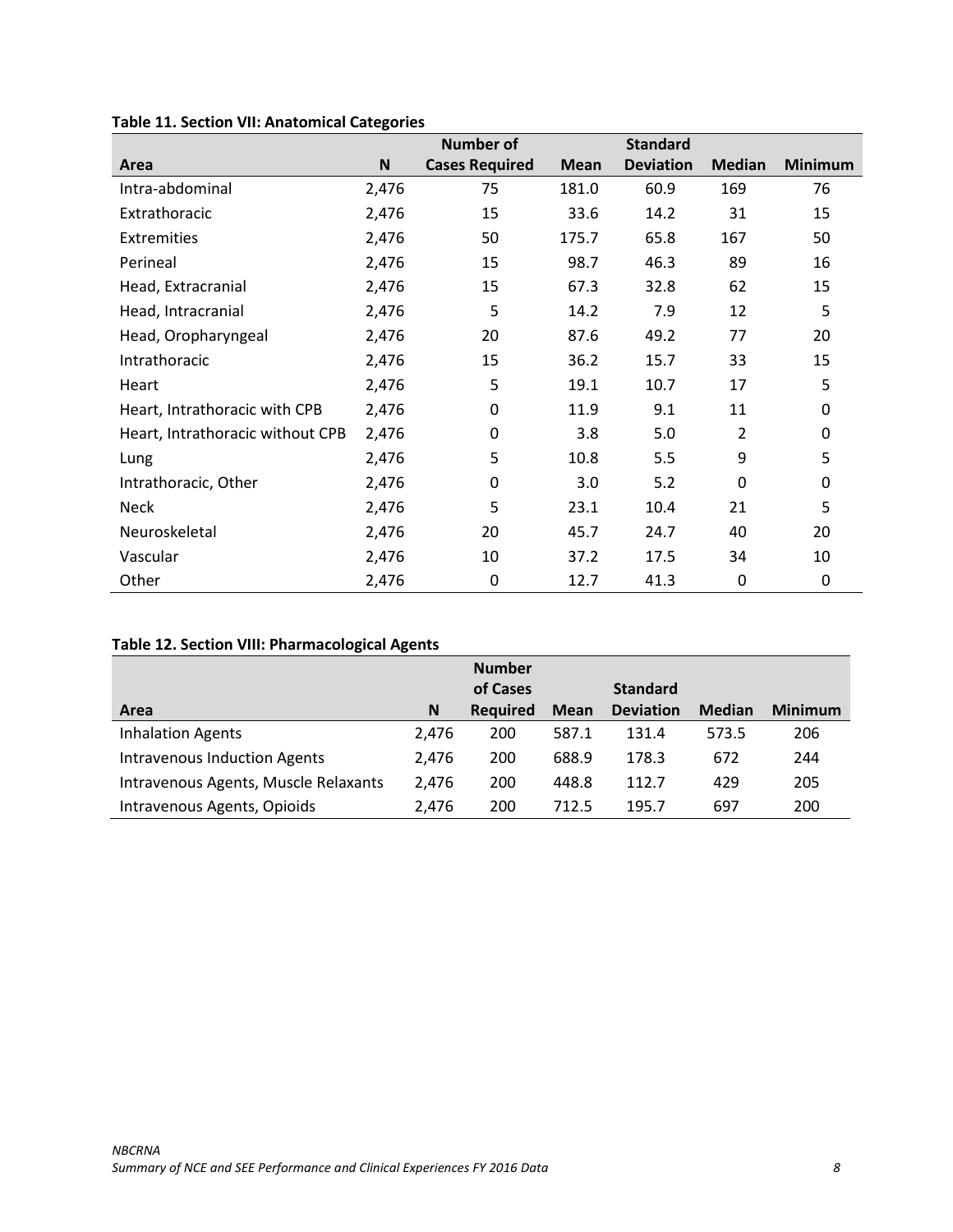|                                         |             | <b>Number of</b> |             |                  |               |                |
|-----------------------------------------|-------------|------------------|-------------|------------------|---------------|----------------|
|                                         |             | Cases            |             | <b>Standard</b>  |               |                |
| Area                                    | $\mathsf N$ | <b>Required</b>  | <b>Mean</b> | <b>Deviation</b> | <b>Median</b> | <b>Minimum</b> |
| <b>General Anesthesia</b>               | 2,476       | 350              | 604.1       | 126.6            | 591           | 350            |
| Intravenous Induction                   | 2,476       | 200              | 515.6       | 129.4            | 501.5         | 201            |
| Inhalation Induction                    | 2,476       | 10               | 87.0        | 51.3             | 77            | 11             |
| Mask Management                         | 2,476       | 25               | 60.7        | 68.6             | 42            | 25             |
| <b>LMA</b>                              | 2,476       | 25               | 109.7       | 52.2             | 102           | 25             |
| <b>Tracheal Intubation/Oral</b>         | 2,476       | 200              | 384.7       | 89.1             | 375           | 200            |
| <b>Tracheal Intubation/Nasal</b>        | 2,476       | $\Omega$         | 17.1        | 13.7             | 14            | $\Omega$       |
| Total Intravenous Anesthesia            | 2,476       | 10               | 50.5        | 49.2             | 34            | 10             |
| <b>Emergence from Anesthesia</b>        | 2,476       | 200              | 562.4       | 140.5            | 551           | 207            |
| Monitored Anesthesia Care               | 2,476       | 25               | 158.6       | 88.7             | 141           | 25             |
| Regional/Management                     | 2,476       | 30               | 109.4       | 57.9             | 99            | 30             |
| Administration                          | 2,476       | 25               | 106.5       | 62.3             | 91            | 25             |
| Spinal                                  | 2,476       | 1                | 42.1        | 26.7             | 37            | 1              |
| Epidural                                | 2,476       | 1                | 35.2        | 24.5             | 29            | 1              |
| Peripheral                              | 2,476       | 1                | 29.2        | 38.8             | 18            | 1              |
| Methods Regional Admin Peripheral Upper | 2,476       | 0                | 9.5         | 13.9             | 4             | 0              |
| Methods Regional Admin Peripheral Lower | 2,476       | 0                | 10.9        | 21.6             | 4             | 0              |
| Methods Regional Admin Peripheral Other | 2,476       | 0                | 1.5         | 4.9              | 0             | 0              |

# **Table 13. Section IX: Methods of Anesthesia**

# **Table 14. Section X: Arterial Technique**

|                                          |       | <b>Number</b><br>of Cases |             | <b>Standard</b>  |               |                |
|------------------------------------------|-------|---------------------------|-------------|------------------|---------------|----------------|
| Area                                     | N     | <b>Required</b>           | <b>Mean</b> | <b>Deviation</b> | <b>Median</b> | <b>Minimum</b> |
| Arterial Puncture/Catheter Insertion     | 2.476 | 25                        | 55.1        | 25.2             | 49            | 25             |
| Intra-arterial Blood Pressure Monitoring | 2.476 | 25                        | 79.0        | 28.7             | 76            | 25             |

### **Table 15. Section XI: Central Venous Pressure Catheter**

|                                                  |       | <b>Number</b>   |             |                  |               |      |
|--------------------------------------------------|-------|-----------------|-------------|------------------|---------------|------|
|                                                  |       | of Cases        |             | <b>Standard</b>  |               |      |
| Area                                             | N     | <b>Required</b> | <b>Mean</b> | <b>Deviation</b> | Med.          | Min. |
| Placement                                        | 2,476 | 5               | 12.9        | 9.3              | 10            | 5    |
| Monitoring                                       | 2,476 | 15              | 26.0        | 11.4             | 23            | 15   |
| Central Venous Pressure Catheter Actual          | 2.476 | 0               | 10.0        | 9.9              | 8             | 0    |
| Central Venous Pressure Catheter Actual PICC     | 2.476 | 0               | 0.7         | 2.7              | 0             | 0    |
| Central Venous Pressure Catheter Actual Non PICC | 2.476 | 0               | 8.6         | 9.3              | 6             | 0    |
| Central Venous Pressure Catheter Simulated       | 2.476 | 0               | 3.0         | 3.5              | $\mathcal{P}$ | 0    |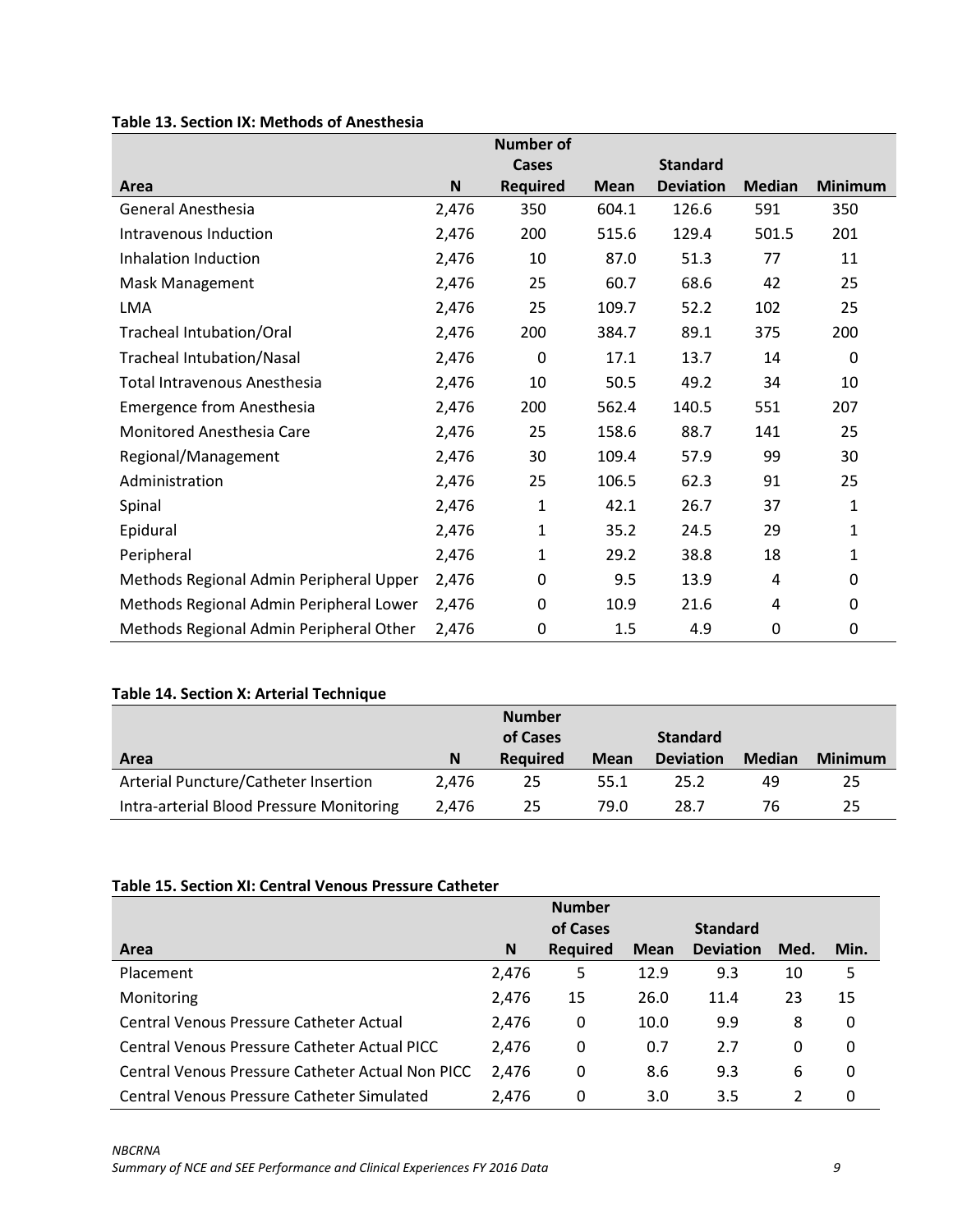| Area       | N     | <b>Number of Cases Required</b> | <b>Mean</b> | <b>Standard</b><br><b>Deviation</b> | <b>Median</b> | <b>Minimum</b> |
|------------|-------|---------------------------------|-------------|-------------------------------------|---------------|----------------|
| Placement  | 2.476 |                                 | 5.4         | 6.8                                 |               |                |
| Monitoring | 2.476 |                                 | 13.1        |                                     |               |                |

**Table 16. Section XII: Pulmonary Artery Catheter**

## **Table 17. Section XIII: Other**

|                                       |       | <b>Number</b>   |             |                  |               |                |
|---------------------------------------|-------|-----------------|-------------|------------------|---------------|----------------|
|                                       |       | of Cases        |             | <b>Standard</b>  |               |                |
| Area                                  | N     | <b>Required</b> | <b>Mean</b> | <b>Deviation</b> | <b>Median</b> | <b>Minimum</b> |
| Intravenous Catheter Placement        | 2,476 | 100             | 208.2       | 116.2            | 171.5         | 100            |
| <b>Mechanical Ventilation</b>         | 2,476 | 200             | 485.3       | 115.3            | 483           | 200            |
| Pain Management                       | 2,476 | 0               | 24.1        | 52.1             | 7             | 0              |
| <b>Alternative Airway</b>             | 2,476 | 10              | 54.7        | 30.6             | 49            | 10             |
| Alt Airway Mgmt: Fiberoptic Total     | 2,476 | 5               | 16.8        | 13.3             | 13            | 5              |
| Alt Airway Mgmt: Fiberoptic Actual    | 2,476 | 0               | 6.8         | 8.8              | 4             | 0              |
| Alt Airway Mgmt: Fiberoptic Simulated | 2,476 | 0               | 2.9         | 7.1              | 1             | 0              |
| Alt Airway Mgmt: Fiberoptic Assessmt  | 2,476 | 0               | 7.1         | 6.3              | 6             | 0              |
| Other Ultrasound                      | 2,476 | 0               | 5.6         | 17.0             | 0             | 0              |
| Other Ultrasound Regional             | 2,476 | 0               | 11.9        | 23.0             | 2             | 0              |
| Other Ultrasound Vascular             | 2,476 | 0               | 5.9         | 10.6             | 2             | 0              |
| <b>Other Techniques</b>               | 2,476 | 5               | 37.6        | 26.1             | 33            | 5              |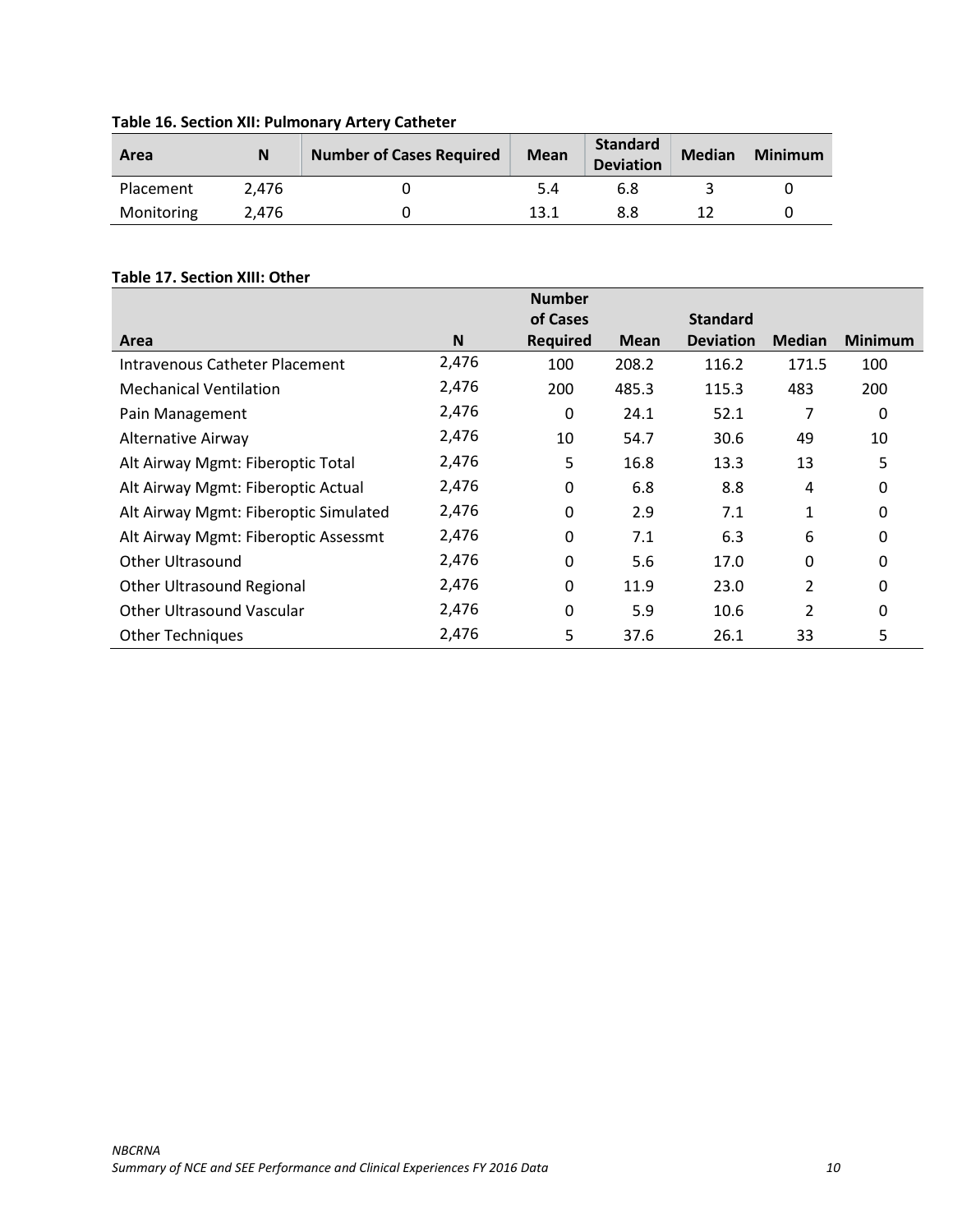### <span id="page-12-0"></span>**Exit Survey Results**

Candidates are important sources of information in NBCRNA's ongoing evaluation of the examination process. Candidates are asked to complete a post-examination survey regarding their testing experience. The post-examination survey consists of the following:

- Six statements related to pre-examination activities such as registration and scheduling, locating the testing center, and interaction with test center staff;
- Nine statements related to aspects of the examination experience such as readability, fairness of test questions, and use of testing software;
- Six statements related to examinee perception of the alternative question formats; and
- Three statements related to exam preparation.

The majority of the survey questions employ a Likert-type rating scale by which respondents indicate their level of agreement with the statement given. For the purposes of this report, the Likert response categories, *Strongly Agree* and *Agree* are combined into a single *Agree* category, and *Strongly Disagree* and *Disagree* are combined into *Disagree*. The survey questions and format were developed by NBCRNA and representatives from Pearson VUE, Inc. Completion of the survey is not required as part of the examination process and is not part of the three-hour time limit. Respondents do not always answer all of the questions, as reflected by the unequal sample size across questions.

Responses were analyzed based on a sample of NCE test takers who were administered the exit survey during the period of September 1, 2015, through August 31, 2016. After each test administration, the test taker can contact the NBCRNA office to address any problems or concerns related to the NCE.

The first seven statements pertain to pre-examination scheduling and registration activities. Nearly all (96.4%) of the NCE candidates who answered the survey during the reporting period indicated that they scheduled their examination on the internet. Responses to the other six survey questions are summarized in **Table 18**.

|                                                                                                         | <b>Agree</b> |         |       | <b>Disagree</b> |
|---------------------------------------------------------------------------------------------------------|--------------|---------|-------|-----------------|
| <b>Survey Question</b>                                                                                  | Count        | Percent | Count | Percent         |
| I was able to schedule an acceptable test date.                                                         | 1,471        | 93.3%   | 105   | 6.7%            |
| I was able to schedule an acceptable test center<br>location.                                           | 1,490        | 94.7%   | 84    | 5.3%            |
| The Exam Reservation process was easy to use.                                                           | 1,558        | 99.2%   | 13    | 0.8%            |
| The test center was easy to locate.                                                                     | 1,196        | 97.9%   | 26    | 2.1%            |
| The Test Center Staff was helpful and<br>knowledgeable.                                                 | 1,508        | 99.5%   | 7     | 0.5%            |
| The testing center Registration/Check-In Process<br>was handled in a professional and efficient manner. | 1,558        | 99.1%   | 14    | 0.9%            |

### **Table 18. Responses to Survey Questions: Scheduling and Registration**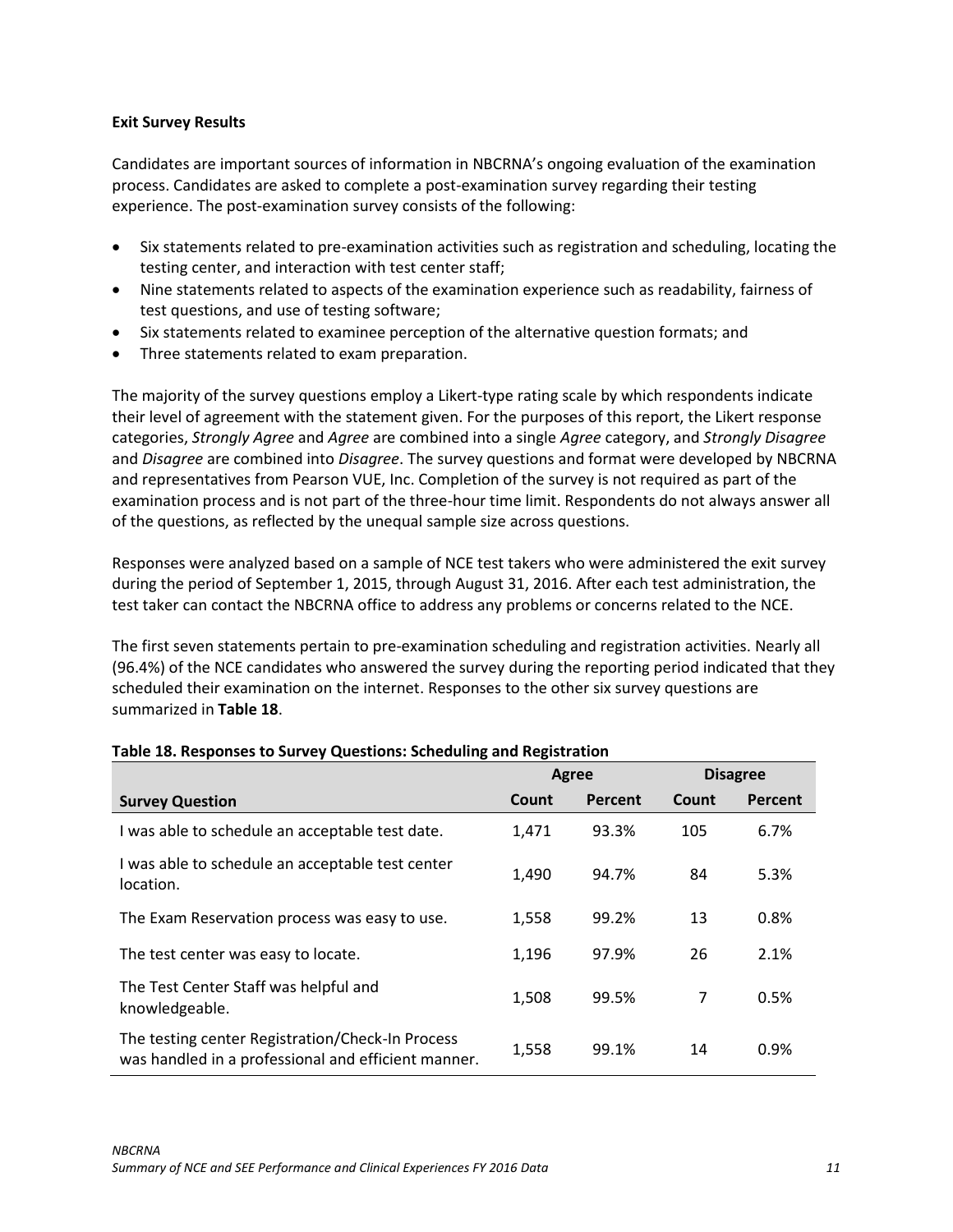The next nine statements relate to mid-administration topics such as the fairness of test questions and readability of the examination. **Table 19** summarizes the responses to these survey questions. Overall (99.0% agreement), the FY 2016 NCE examinees were satisfied with their testing experience.

|                                                                                                     | Agree |         |       | <b>Disagree</b> |
|-----------------------------------------------------------------------------------------------------|-------|---------|-------|-----------------|
| <b>Survey Question</b>                                                                              | Count | Percent | Count | Percent         |
| I thought the examination questions were fair.                                                      | 1,306 | 85.4%   | 223   | 14.6%           |
| The graphs, figures, and diagrams in the<br>questions were easy to read.                            | 1,422 | 93.4%   | 101   | 6.6%            |
| The graphs, figures, and diagrams in the<br>questions fit onto the screen.                          | 1,269 | 83.4%   | 253   | 16.6%           |
| I was able to 'scroll' the test window in order to<br>view an entire graph or figure in a question. | 1,495 | 98.2%   | 27    | 1.8%            |
| The areas of the content outline were fairly<br>represented.                                        | 1,320 | 86.4%   | 208   | 13.6%           |
| My testing environment was clean, quiet, and<br>comfortable.                                        | 1,560 | 99.2%   | 13    | 0.8%            |
| I encountered no technical problems with the<br>test administration software.                       | 1,551 | 98.6%   | 22    | 1.4%            |
| The test administration software was<br>user-friendly.                                              | 1,530 | 99.5%   | 8     | 0.5%            |
| Overall, I was satisfied with my testing<br>experience.                                             | 1,556 | 99.0%   | 15    | 1.0%            |

### **Table 19. Responses to Survey Questions: Mid-Examination**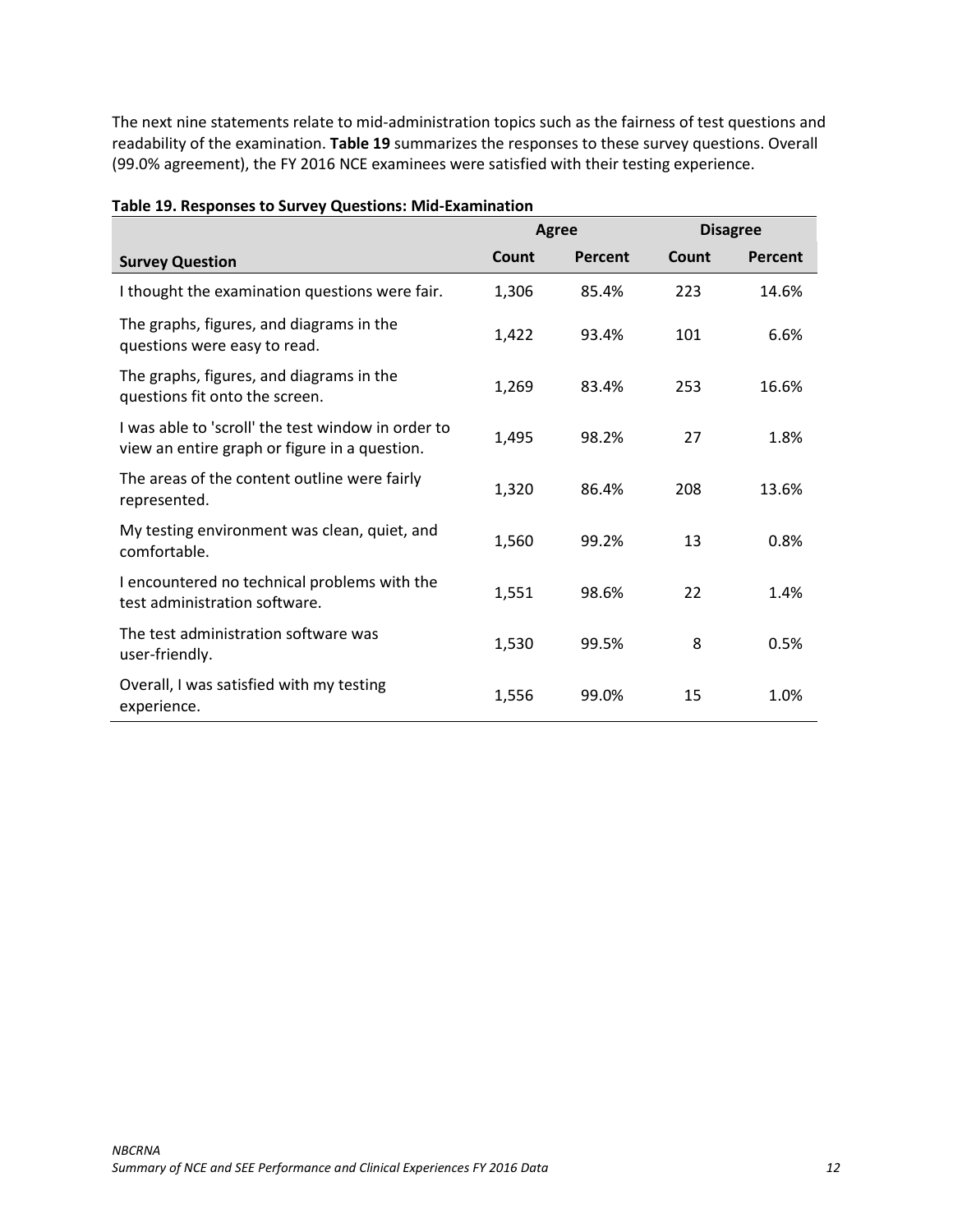Since August 2009, NBCRNA has administered alternative question formats on the NCE in addition to traditional multiple-choice items. These question formats include multiple correct response (MCR, where the examinee is asked to select an indicated number of correct responses), short answer/calculation (SA, where the examinee types in short, numerical responses), drag and drop (used for matching or ordering questions), and hotspot (in which an examinee points and clicks on the correct region of an image). A random sample ( $N = 1,579$ ) of examinees was given the opportunity to record feedback on these question formats. **Table 20** summarizes the responses to six survey questions related to the MCR, SA, drag and drop, and hotspot question formats.

|                                                                                           | Agree |         |       | <b>Disagree</b> |
|-------------------------------------------------------------------------------------------|-------|---------|-------|-----------------|
| <b>Survey Question</b>                                                                    | Count | Percent | Count | Percent         |
| The questions in the Multiple Correct<br>Response format were fair.                       | 1,358 | 89.0%   | 168   | 11.0%           |
| The questions in the Short Answer/Calculation<br>format were fair.                        | 1,353 | 90.9%   | 135   | 9.1%            |
| The questions in the Drag and Drop format<br>were fair.                                   | 1,464 | 95.7%   | 66    | 4.3%            |
| The questions in the Hotspot format were fair.                                            | 1,405 | 92.7%   | 110   | 7.3%            |
| I understood how to respond to the questions<br>in the alternative formats.               | 1.406 | 97.6%   | 34    | 2.4%            |
| I needed help figuring out how to respond to<br>the questions in the alternative formats. | 518   | 34.1%   | 1.001 | 65.9%           |

#### **Table 20. Responses to Survey Questions: Alternative Question Formats**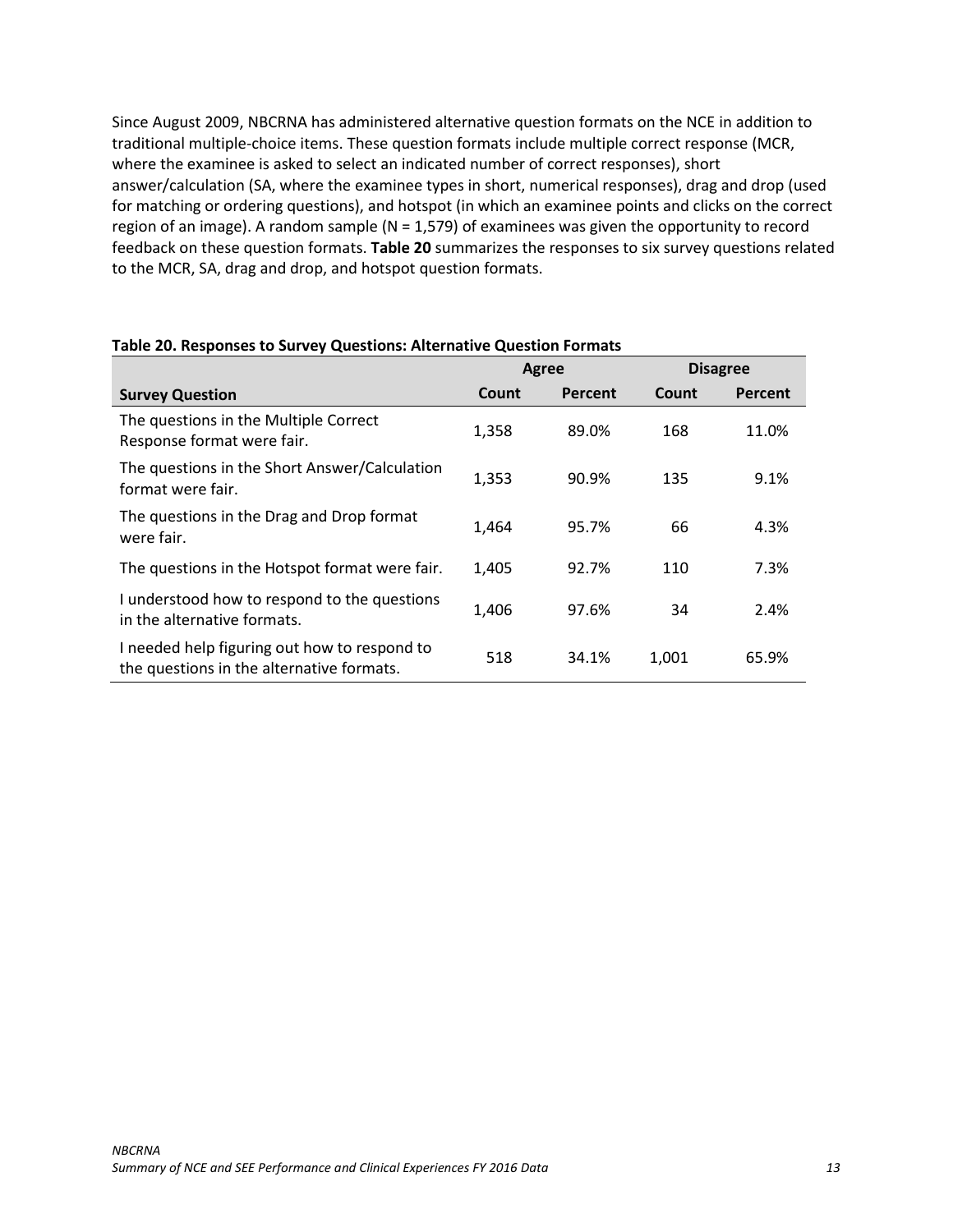Responses to the last three items on the exit survey, addressing methods that candidates used to prepare for the examination, are summarized in **Table 21**. Of the NCE examinees testing in FY 2016, 59.6% stated that the SEE helped them. The majority (92.9%) attended a review course, while 7.1% did not. Finally, 82.4% reported that their nurse anesthesia educational program featured computerized testing.

| <b>Survey Question</b>                                                                 | Response                             | Count          | Percent |
|----------------------------------------------------------------------------------------|--------------------------------------|----------------|---------|
| Taking the SEE helped<br>prepare me to take the                                        | Agree                                | 808            | 59.6%   |
| certification examination.                                                             | <b>Disagree</b>                      | 548            | 40.4%   |
|                                                                                        | Valley Anesthesia                    | 911            | 59.5%   |
|                                                                                        | <b>Core Concepts</b>                 | 72             | 4.7%    |
|                                                                                        | <b>Howard Review</b>                 | 1              | 0.1%    |
| If you took a review course                                                            | <b>R&amp;R Board Review</b>          | 3              | 0.2%    |
| in preparation for this                                                                | <b>PACES</b>                         | 265            | 17.3%   |
| examination, please indicate                                                           | <b>CRNA Secrets</b>                  | 2              | 0.1%    |
| below which review course                                                              | Review Course at AANA Annual Meeting | 1              | 0.1%    |
| you took.                                                                              | NARC4U                               | $\overline{2}$ | 0.1%    |
|                                                                                        | Other commercial                     | 126            | 8.2%    |
|                                                                                        | Course Organized by My Program       | 39             | 2.5%    |
|                                                                                        | Did Not Take                         | 108            | 7.1%    |
| Please indicate below if your<br>nurse anesthesia                                      | Yes                                  | 1,261          | 82.4%   |
| educational program<br>featured any academic tests<br>using computer based<br>testing. | No                                   | 269            | 17.6%   |

**Table 21. Responses to Survey Questions: Preparation for the NCE**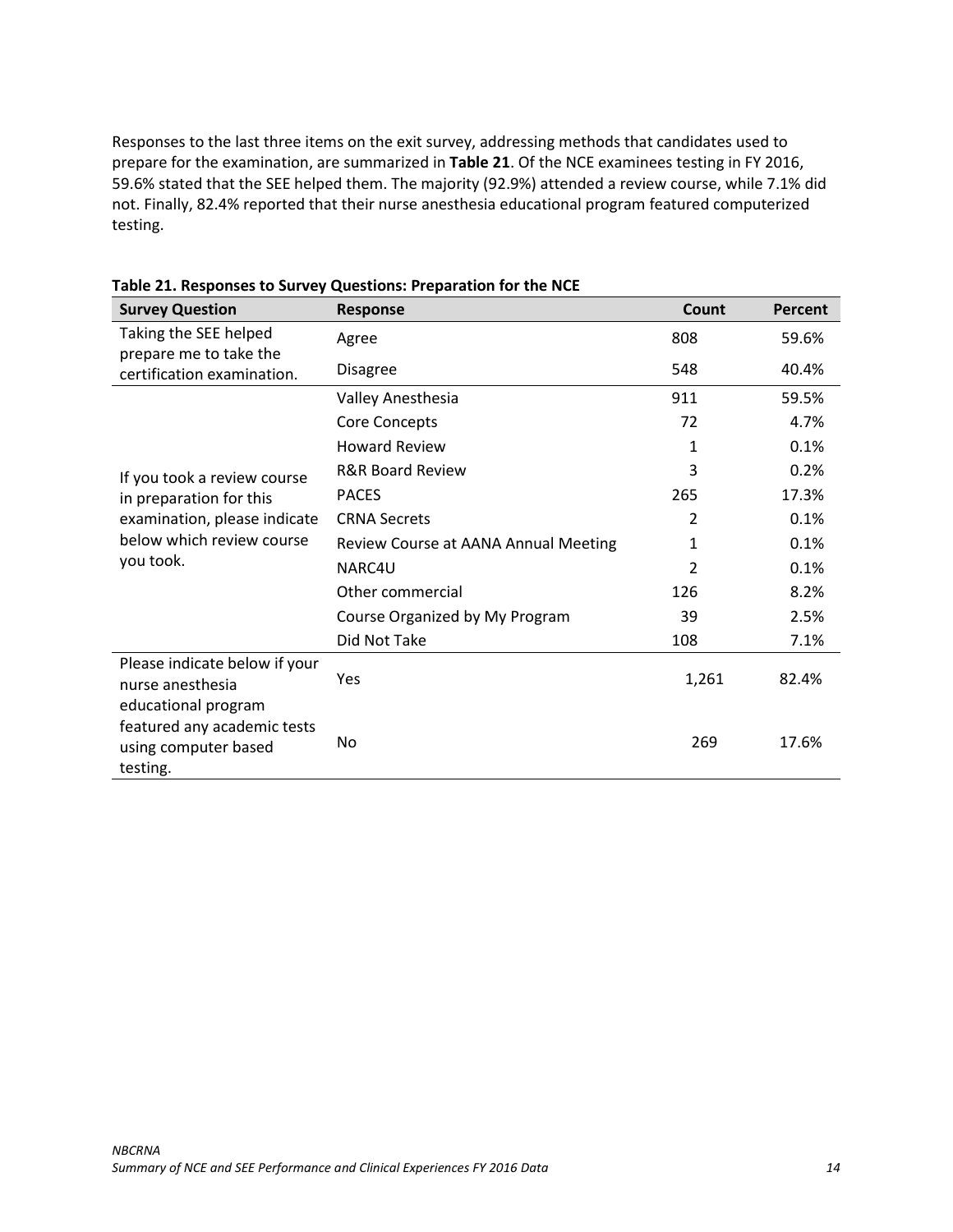### <span id="page-16-0"></span>**Demographic Characteristics of the SEE Candidate Population, FY 2016**

The following tables summarize performance on the SEE according to demographic variables, including gender, age, clinical background, and degree. Within each demographic, the scores are presented by year in the program. Also, the column in the extreme-right of each table displays the five-year trend average (FY 2010–FY 2016, or September 1, 2009–August 31, 2016, N = 16,475) for each demographic subgroup. In addition, summaries of SEE total scores and domain-level information can be found in **Table A3** of the Appendix.

**Table 22** summarizes SEE scores by gender: 41.4% of SEE examinees were male, and 58.6% were female. The mean total score for Year 2 examinees (401.7) was higher than the mean total score for Year 1 examinees (389.5). The mean SEE score for the Year-3-and-above students was 398.7.

The five-year trend information (last column) shows a similar pattern. Average scores for Year-2 and Year-3-and-above students are virtually equal, and consistently higher than Year 1 students. Also, males consistently attained slightly higher scores on the SEE than females.

| <b>Program Year</b> | Gender       | Count | ັ<br><b>Mean</b> | <b>Standard</b><br><b>Deviation</b> | 5-Year Trend<br><b>Mean</b> |
|---------------------|--------------|-------|------------------|-------------------------------------|-----------------------------|
| Year 1              | Female       | 235   | 383.5            | 44.6                                | 382.1                       |
|                     | Male         | 176   | 397.5            | 42.1                                | 397.6                       |
|                     | <b>Total</b> | 411   | 389.5            | 44.1                                | 388.3                       |
| Year 2              | Female       | 1,086 | 397.1            | 42.1                                | 396.8                       |
|                     | Male         | 781   | 408.1            | 42.6                                | 407.3                       |
|                     | <b>Total</b> | 1,867 | 401.7            | 42.6                                | 400.8                       |
| Year 3 and above    | Female       | 411   | 393.3            | 43.7                                | 397.2                       |
|                     | Male         | 264   | 407.1            | 44.6                                | 408.3                       |
|                     | <b>Total</b> | 675   | 398.7            | 44.5                                | 401.1                       |
| Total               | Female       | 1,732 | 394.3            | 43.1                                | 394.3                       |
|                     | Male         | 1,221 | 406.3            | 43.1                                | 405.7                       |
|                     | <b>Total</b> | 2,953 | 399.3            | 43.5                                | 398.7                       |

#### **Table 22. SEE Candidate Performance by Gender and Program Year, FY 2016**

**Table 23** summarizes SEE scores by age group. The average age of Year 1 SEE examinees was 31.0 years. The average age of Year 2 SEE examinees was 31.3 years. The average age of Year 3 SEE examinees was 32.5 years. The mean age of all SEE examinees during the period was 31.5 years, on average just under one year younger than the sample of first-time NCE examinees. The largest age group was composed of examinees under the age of 30 (42.8%). Examinees between the ages of 30 and 35 comprised a slightly smaller subgroup (39.3%). In 2016, examinees 30-35 years of age scored slightly higher on the SEE than examinees in other age groups. In the five-year trending sample, however, examinees under 30 scored highest on average.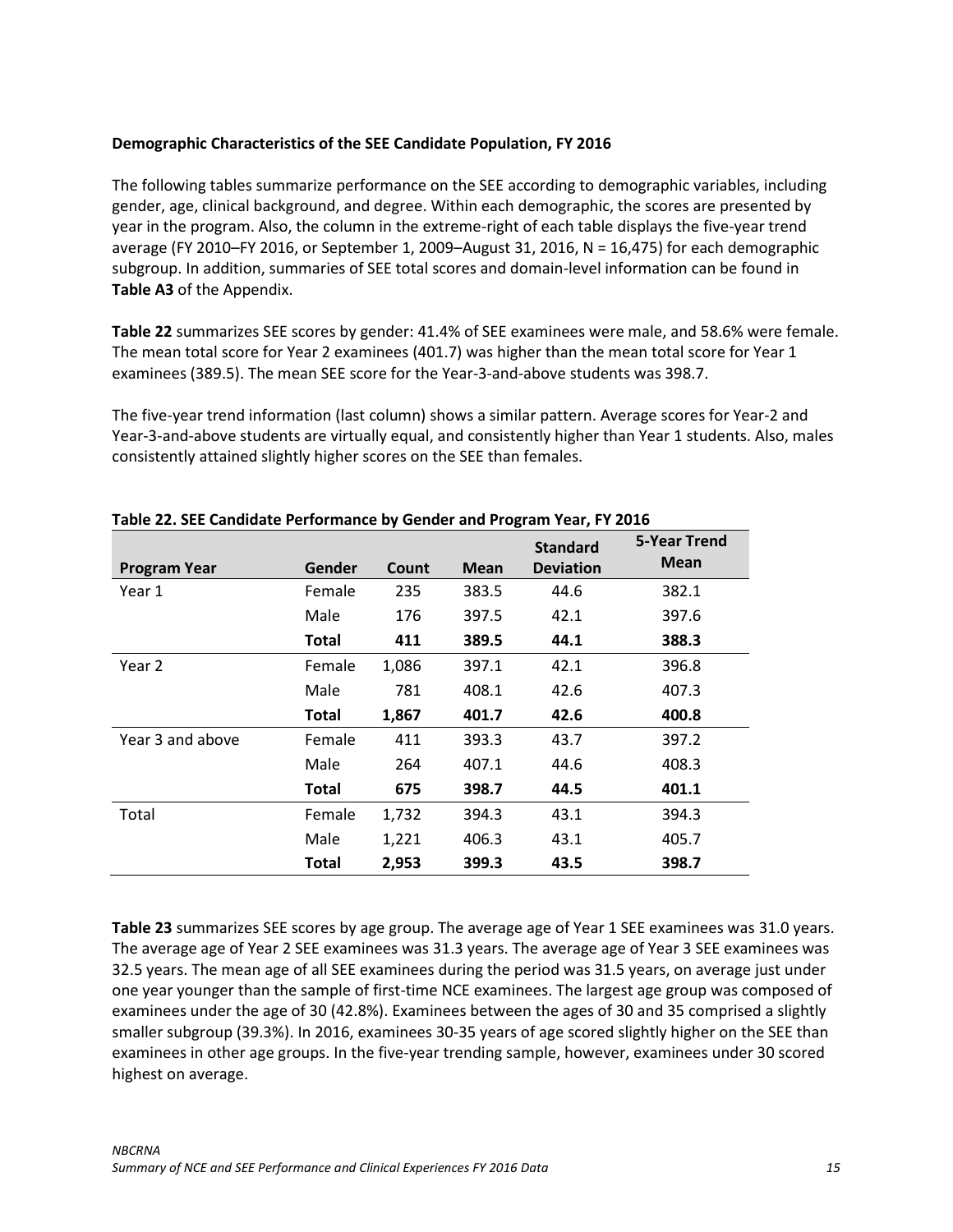|                     |              |       |             | <b>Standard</b>  | <b>5-Year Trend</b> |
|---------------------|--------------|-------|-------------|------------------|---------------------|
| <b>Program Year</b> | Age          | Count | <b>Mean</b> | <b>Deviation</b> | <b>Mean</b>         |
| Year 1              | Under 30     | 197   | 386.9       | 45.2             | 389.3               |
|                     | 30-35        | 155   | 392.7       | 43.4             | 388.5               |
|                     | 36-39        | 28    | 385.3       | 45.9             | 387.9               |
|                     | 40 and over  | 31    | 394.0       | 38.6             | 381.2               |
|                     | <b>Total</b> | 411   | 389.5       | 44.1             | 388.3               |
| Year 2              | Under 30     | 838   | 405.0       | 42.5             | 403.8               |
|                     | 30-35        | 723   | 403.0       | 40.8             | 401.1               |
|                     | 36-39        | 157   | 388.9       | 45.3             | 395.8               |
|                     | 40 and over  | 149   | 389.5       | 45.4             | 392.4               |
|                     | <b>Total</b> | 1,867 | 401.7       | 42.6             | 400.8               |
| Year 3 and above    | Under 30     | 230   | 398.2       | 46.1             | 403.4               |
|                     | 30-35        | 284   | 402.3       | 41.8             | 401.8               |
|                     | 36-39        | 79    | 399.1       | 51.0             | 400.7               |
|                     | 40 and over  | 82    | 387.5       | 41.4             | 393.1               |
|                     | <b>Total</b> | 675   | 398.7       | 44.5             | 401.1               |
| Total               | Under 30     | 1,265 | 400.9       | 44.0             | 400.9               |
|                     | 30-35        | 1,162 | 401.5       | 41.5             | 399.1               |
|                     | 36-39        | 264   | 391.6       | 47.2             | 395.5               |
|                     | 40 and over  | 262   | 389.4       | 43.3             | 391.0               |
|                     | <b>Total</b> | 2,953 | 399.3       | 43.5             | 398.7               |

# **Table 23. SEE Candidate Performance by Age and Program Year, FY 2016**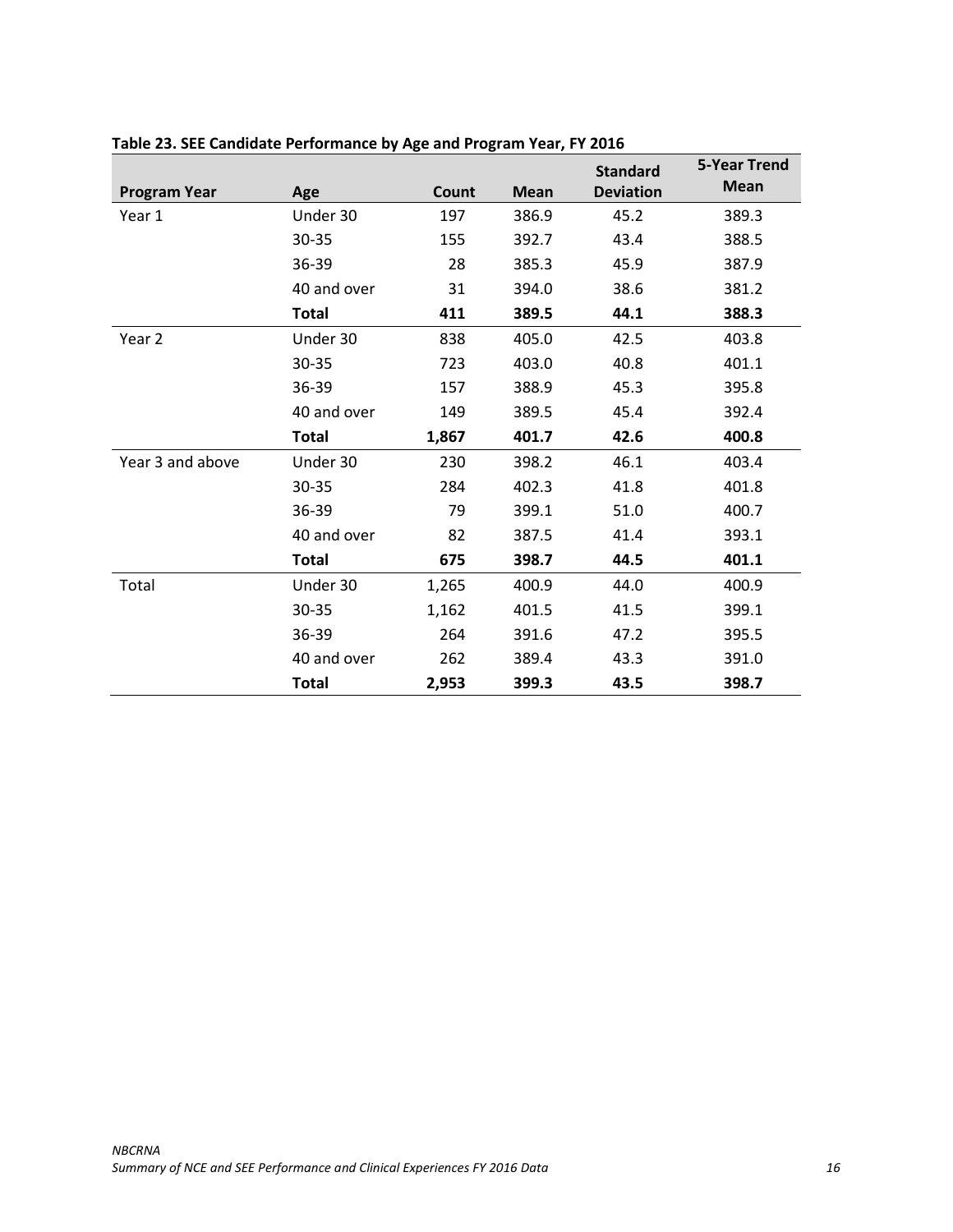**Table 24** displays summaries of SEE scores by clinical background. Overall, the most commonly identified clinical setting was ICU/CCU (36.1%).

When comparing pass rates across clinical background subgroups, readers are advised to refer to the five-year trend columns of Table 24. The averages in these columns are more reliable because they are based on much larger sample sizes.

| Program | <b>Clinical</b>   |                |             | <b>Std</b>               | $5-Yr$      | Program  | <b>Clinical</b>   |       |             | <b>Std</b> | $5-Yr$      |
|---------|-------------------|----------------|-------------|--------------------------|-------------|----------|-------------------|-------|-------------|------------|-------------|
| Year    | <b>Background</b> | Count          | <b>Mean</b> | <b>Dev</b>               | <b>Mean</b> | Year     | <b>Background</b> | Count | <b>Mean</b> | <b>Dev</b> | <b>Mean</b> |
| Year 1  | CCU               | 55             | 389.9       | 45.7                     | 392.2       | Year 3 & | <b>CCU</b>        | 59    | 413.5       | 44.4       | 405.2       |
|         | ER                | 37             | 386.6       | 40.3                     | 393.1       | above    | ER                | 32    | 401.3       | 35.5       | 407.4       |
|         | ICU/CCU           | 156            | 391.4       | 46.4                     | 386.1       |          | ICU/CCU           | 241   | 399.8       | 45.3       | 403.0       |
|         | MICU              | 47             | 395.0       | 40.5                     | 391.4       |          | <b>MICU</b>       | 92    | 394.5       | 45.2       | 399.9       |
|         | <b>NEURO ICU</b>  | 22             | 384.8       | 41.8                     | 391.6       |          | <b>NEURO ICU</b>  | 36    | 385.6       | 38.3       | 394.7       |
|         | <b>NICU</b>       | 6              | 379.0       | 48.8                     | 362.8       |          | <b>NICU</b>       | 10    | 397.6       | 45.9       | 400.5       |
|         | <b>OR</b>         | $\mathbf{1}$   | 422.0       | $\overline{\phantom{m}}$ | 388.6       |          | <b>OR</b>         | 5     | 385.4       | 58.6       | 395.5       |
|         | <b>PACU</b>       | $\overline{2}$ | 389.0       | 33.9                     | 387.5       |          | PACU              | 15    | 411.1       | 52.1       | 403.0       |
|         | PICU              | 10             | 401.3       | 42.7                     | 392.1       |          | PICU              | 15    | 383.1       | 34.0       | 394.0       |
|         | SICU              | 52             | 386.6       | 43.6                     | 389.4       |          | SICU              | 64    | 392.5       | 42.7       | 399.2       |
|         | Trauma ICU        | 12             | 382.8       | 39.6                     | 383.0       |          | Trauma ICU        | 53    | 405.8       | 45.9       | 403.7       |
|         | Other             | 11             | 368.9       | 48.3                     | 389.0       |          | Other             | 53    | 394.9       | 45.9       | 394.9       |
|         | <b>Total</b>      | 411            | 389.5       | 44.1                     | 388.3       |          | <b>Total</b>      | 675   | 398.7       | 44.5       | 401.1       |
| Year 2  | CCU               | 202            | 401.4       | 46.6                     | 402.0       | Total    | CCU               | 316   | 401.6       | 46.4       | 400.6       |
|         | ER                | 113            | 402.0       | 47.8                     | 399.8       |          | ER                | 182   | 398.7       | 44.6       | 399.6       |
|         | ICU/CCU           | 670            | 401.6       | 41.5                     | 400.3       |          | ICU/CCU           | 1,067 | 399.7       | 43.2       | 398.0       |
|         | <b>MICU</b>       | 233            | 404.0       | 40.0                     | 402.8       |          | <b>MICU</b>       | 372   | 400.5       | 41.5       | 400.6       |
|         | <b>NEURO ICU</b>  | 95             | 402.0       | 38.7                     | 401.3       |          | <b>NEURO ICU</b>  | 153   | 395.6       | 39.6       | 398.6       |
|         | <b>NICU</b>       | 23             | 388.8       | 39.2                     | 392.9       |          | <b>NICU</b>       | 39    | 389.6       | 41.7       | 389.5       |
|         | <b>OR</b>         | 12             | 406.4       | 48.7                     | 398.3       |          | <b>OR</b>         | 18    | 401.4       | 49.6       | 396.6       |
|         | <b>PACU</b>       | 11             | 380.1       | 31.4                     | 398.8       |          | PACU              | 28    | 397.3       | 45.2       | 397.7       |
|         | PICU              | 79             | 406.9       | 47.8                     | 400.9       |          | PICU              | 104   | 402.9       | 46.0       | 398.2       |
|         | SICU              | 258            | 399.1       | 43.9                     | 402.5       |          | SICU              | 374   | 396.2       | 43.8       | 399.7       |
|         | Trauma ICU        | 96             | 403.1       | 40.6                     | 398.0       |          | Trauma ICU        | 161   | 402.5       | 42.5       | 397.0       |
|         | Other             | 75             | 402.7       | 41.0                     | 399.7       |          | Other             | 139   | 397.1       | 44.2       | 397.0       |
|         | <b>Total</b>      | 1,867          | 401.7       | 42.6                     | 400.8       |          | <b>Total</b>      | 2,953 | 399.3       | 43.5       | 398.7       |

**Table 24. SEE Candidate Performance by Clinical Background and Program Year, FY 2016**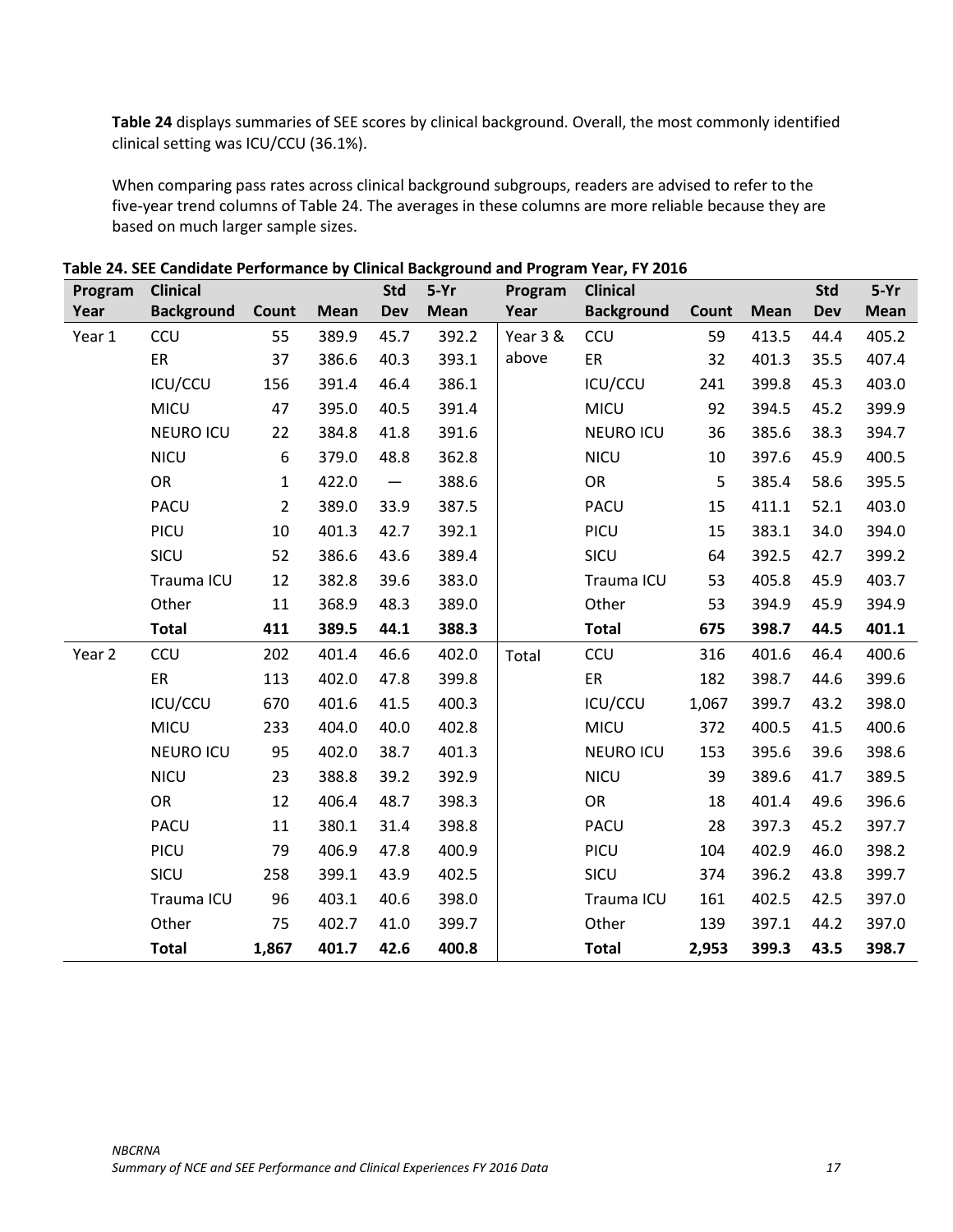**Table 25** displays summaries of SEE scores by degree to be attained. Please note that the totals within year-in-program in Table 25 will not match previous tables, due to the removal of students who were either dismissed or chose to withdraw from their educational program. Although MSN is the most popular degree, fewer SEE candidates were enrolled in MSN programs in FY 2016 (32.9%) than in FY 2015 (43.5%). The number of SEE examinees in doctoral programs (N = 551, 18.8%) represents an increase over the previous year (N = 363, 11.1%). Score comparisons made among groups represented in these tables should be made with caution because some of the subgroups reflect small sample sizes.

|                     |                                 |              |             | <b>Standard</b>  | <b>5-Year Trend</b> |
|---------------------|---------------------------------|--------------|-------------|------------------|---------------------|
| <b>Program Year</b> | <b>Degree Upon Completion</b>   | Count        | <b>Mean</b> | <b>Deviation</b> | <b>Mean</b>         |
| Year 1              | <b>MS Nurse Anesthesia</b>      | $\mathbf{0}$ |             |                  | 388.9               |
|                     | <b>MS Nursing Major</b>         | 121          | 392.4       | 46.4             | 389.8               |
|                     | <b>Other Masters</b>            | 246          | 387.6       | 43.1             | 385.4               |
|                     | Post Masters Certificate        | 0            |             |                  | 386.0               |
|                     | Doctoral                        | 41           | 392.2       | 44.8             | 392.2               |
|                     | <b>Total</b>                    | 408          | 389.5       | 44.2             | 388.5               |
| Year <sub>2</sub>   | MS Nurse Anesthesia             | 271          | 398.9       | 37.5             | 401.6               |
|                     | <b>MS Nursing Major</b>         | 615          | 405.5       | 39.3             | 402.9               |
|                     | <b>Other Masters</b>            | 757          | 405.1       | 45.3             | 402.1               |
|                     | <b>Post Masters Certificate</b> | 3            | 357.0       | 39.1             | 391.4               |
|                     | Doctoral                        | 209          | 382.5       | 43.6             | 376.9               |
|                     | <b>Total</b>                    | 1,855        | 401.7       | 42.7             | 401.0               |
| Year 3 and above    | MS Nurse Anesthesia             | 135          | 400.7       | 46.3             | 400.7               |
|                     | <b>MS Nursing Major</b>         | 230          | 411.1       | 43.9             | 406.9               |
|                     | <b>Other Masters</b>            | 6            | 371.3       | 53.0             | 406.1               |
|                     | <b>Post Masters Certificate</b> | $\mathbf{1}$ | 340.0       |                  | 379.4               |
|                     | Doctoral                        | 301          | 389.2       | 41.7             | 391.3               |
|                     | <b>Total</b>                    | 673          | 398.8       | 44.6             | 401.3               |
| Total               | MS Nurse Anesthesia             | 406          | 399.5       | 40.6             | 399.9               |
|                     | <b>MS Nursing Major</b>         | 966          | 405.2       | 41.7             | 401.1               |
|                     | <b>Other Masters</b>            | 1,009        | 400.7       | 45.4             | 397.3               |
|                     | <b>Post Masters Certificate</b> | 4            | 352.8       | 33.1             | 387.5               |
|                     | Doctoral                        | 551          | 386.9       | 42.7             | 385.1               |
|                     | <b>Total</b>                    | 2,936        | 399.3       | 43.5             | 398.9               |

When comparing pass rates across clinical background subgroups, readers are advised to refer to the five-year trend columns of Table 25. The averages in these columns are more reliable because they are based on much larger sample sizes.